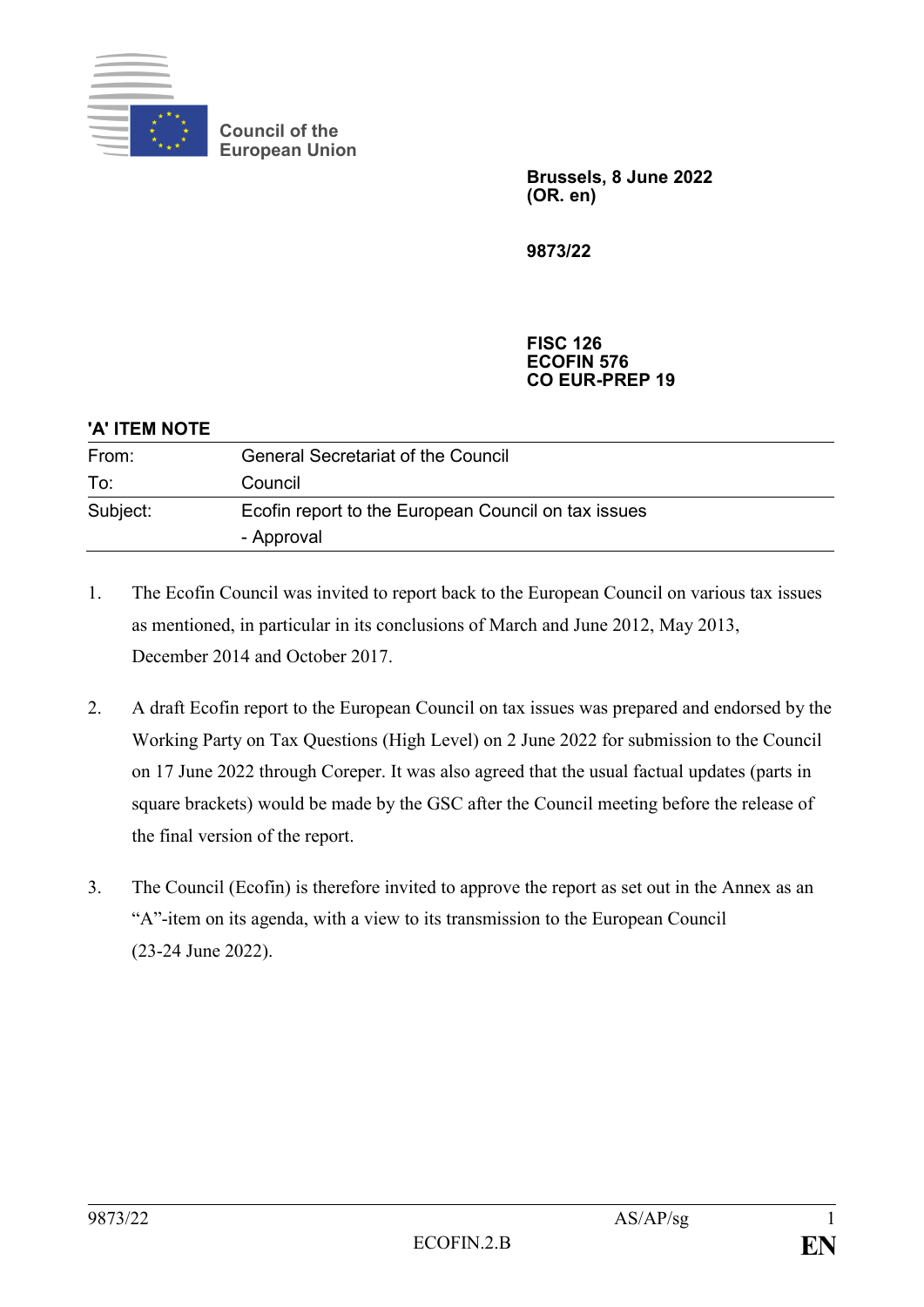#### **ECOFIN REPORT TO THE EUROPEAN COUNCIL ON TAX ISSUES**

- 1. This Council report provides an overview of the progress achieved in the Council during the term of the French Presidency, as well as an overview of the state of play of the most important dossiers under negotiations in the area of taxation. It has been prepared on the basis of discussions in the Working Party on Tax Questions (High Level) (HLWP) covering horizontal tax policy issues of strategic relevance, in line with its mandate.
- 2. This report reflects the state of play of relevant Council work and covers issues mentioned in various European Council conclusions since 2012**<sup>1</sup>** , the statement of the Members of the European Council of 25 March 2021**<sup>2</sup>** , the Council conclusions in the VAT area of 2012**<sup>3</sup>** and of 2016**<sup>4</sup>** , the Council conclusions on "Responding to the challenges of taxation of profits of the digital economy" of 2017**<sup>5</sup>** , the Council Conclusions of 2020 on the future evolution of administrative cooperation in the field of taxation in the EU**<sup>6</sup>** , as well as the Council conclusions of 27 November 2020 on fair and effective taxation in times of recovery, on tax challenges linked to digitalisation and on tax good governance in the EU and beyond**<sup>7</sup>** .

- **<sup>3</sup>** Doc. 9586/12.
- **<sup>4</sup>** Doc. 9494/16.
- **<sup>5</sup>** Doc. 15175/17.
- **<sup>6</sup>** Doc. 8482/20.
- **<sup>7</sup>** Doc. 13350/20.

**<sup>1</sup>** Doc. EUCO 4/3/12 REV 3 (points 9 and 21), EUCO 76/12, EUCO 75/1/13 REV 1, EUCO 14/17 (point 11), EUCO 10/20 (points A29 and 147) and EUCO 13/20.

**<sup>2</sup>** Doc. 18/21.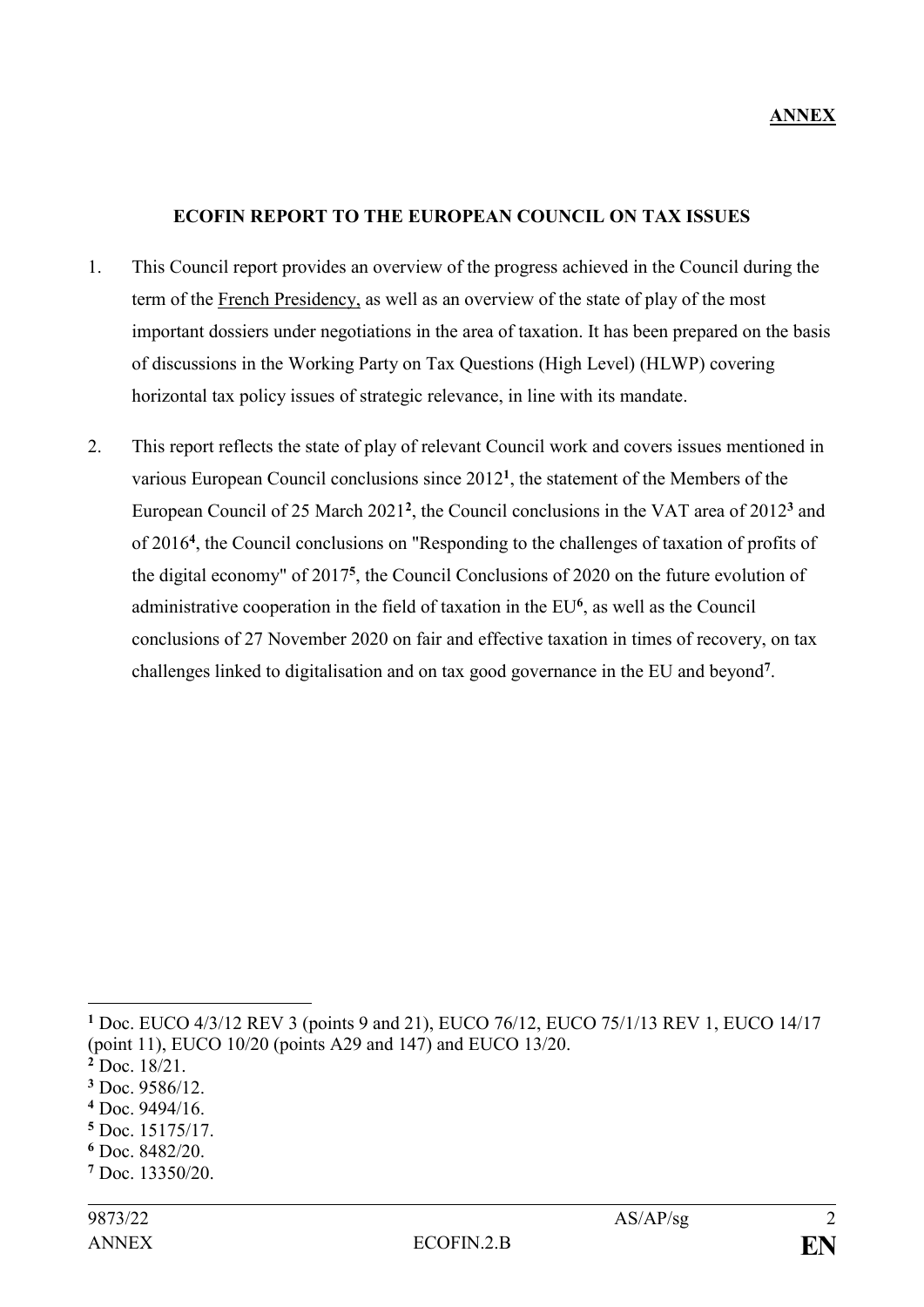- 3. In the aftermath of the COVID-19 pandemic, with a return to in-person meetings of the Council preparatory bodies, the French Presidency pursued the work on key files, including the transposition of the second pillar of the OECD Inclusive Framework statement on a twopillar solution to address the tax challenges arising from the digitalisation of the economy, the revision of the Energy Taxation Directive, the future of VAT and updates to the EU list of non-cooperative jurisdictions for tax purposes, as well as the misuse of shell entities for tax purposes. In view of the Russian Federation's aggression, with the complicit participation of the Republic of Belarus, towards Ukraine, the French presidency also held discussions on improving the implementation of EU restrictive measures through possible enhanced use of administrative cooperation in the tax area and other tax enforcement instruments.
- 4. More specifically, the Council:
	- a) [reached a general approach][made good progress towards an agreement] on the proposal for a Council Directive on ensuring a global minimum level of taxation for multinational groups in the Union;
	- b) adopted the Council Directive amending Directive 2006/112/EC as regards rates of value added tax;
	- c) approved Council conclusions on the implementation of the VAT e-commerce package;
	- d) [took note of the Presidency progress report on the proposal for a Council Directive restructuring the Union framework for the taxation of energy products and electricity (recast) ]; and
	- e) started the examination of the proposal for a Council Directive laying down rules to prevent the misuse of shell entities for tax purposes.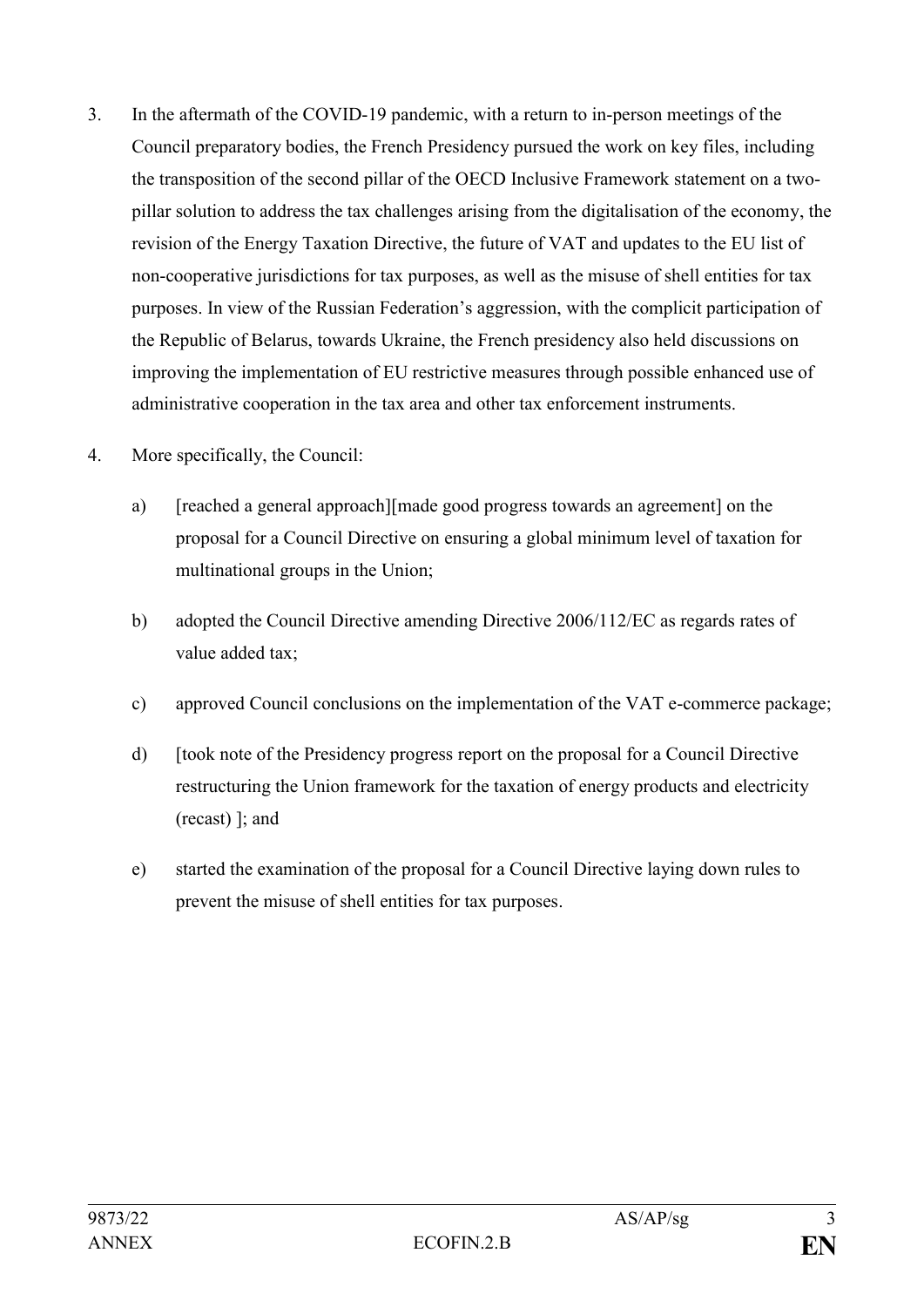5. The Code of Conduct Group (business taxation) also further continued its work on the various matters falling within its current mandate, including on the EU list of non-cooperative jurisdictions for tax purposes, as set out in its six-monthly report.**<sup>8</sup>** The EU list was last updated by the Council on 24 February 2022 **9** . More detailed information on individual dossiers can be found below.

# **A. INITIATIVES IN THE AREA OF EU TAX LAW**

# **a) Corporate taxation**

*i. Tax challenges arising from the digitalisation of the economy*

‒ *Global minimum level of taxation for EU multinational groups ("Pillar 2")*

- 6. On 8 October 2021, the OECD/G20 Inclusive Framework on Base Erosion and Profit Shifting ('the Inclusive Framework') reached agreement on a reform of the international rules on the taxation of the profits of multinational enterprises. All EU Member States expressed their support for the Statement on a Two-Pillar Solution to Address the Tax Challenges Arising From the Digitalisation of the Economy. In its conclusions of 27 November 2020, the Council expressed its continued support for the work of the Inclusive Framework.
- 7. Minimum effective taxation, which constitutes 'Pillar Two', is based on two main rules ('GloBE rules') – the income inclusion rule (IIR) and the undertaxed payment rule (UTPR) – which are intended to ensure that the profits made by multinational groups with a turnover of at least EUR 750 million are taxed at an effective rate of at least 15 %. According to the October Statement of the Inclusive Framework, Pillar Two should come into effect in 2023. The UTPR should come into effect in 2024.

**<sup>8</sup>** Doc. 9295/22 + ADD 1-9.

**<sup>9</sup>** OJ C 413I, 12.10.2021, p.1.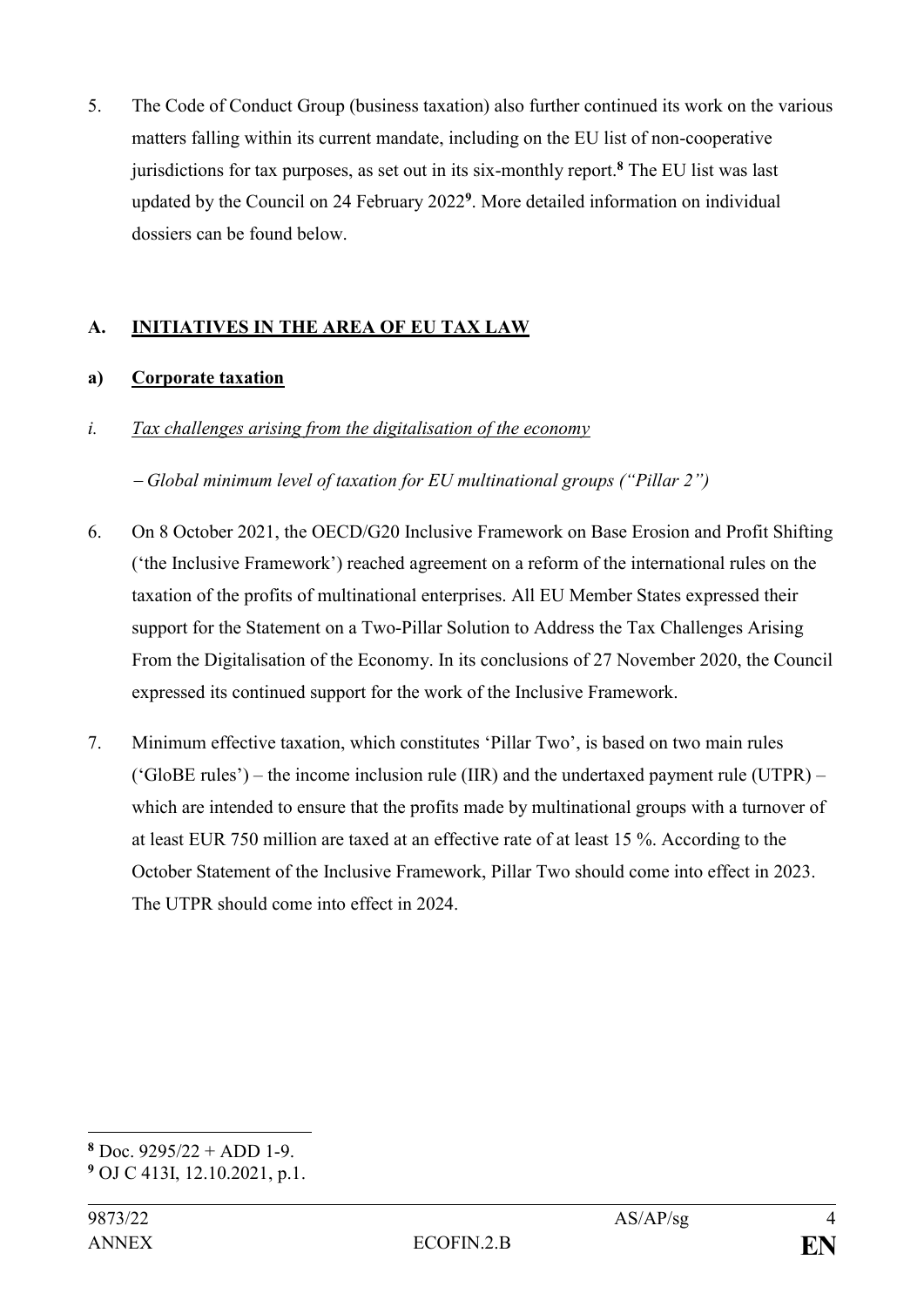- 8. In order to ensure that the implementation of the GloBE rules is consistent and compatible with EU law, on 22 December 2021 the European Commission presented a proposal for a Council Directive on ensuring a global minimum level of taxation for multinational groups in the EU which broadly reflected, with certain adaptations to EU law, the model rules adopted by the Inclusive Framework on 14 December 2021.
- 9. In parallel, work is continuing on the timely and effective implementation of the rules on the allocation of taxing rights between jurisdictions ('Pillar One'), in order to develop a multilateral convention ('MLC').
- 10. The European Economic and Social Committee adopted its opinion on the directive proposal on 23 March 2022. The European Parliament will deliver its opinion in the near future.
- 11. On 18 January 2022, the Ecofin Council held a policy debate on the proposal for a Directive in order to provide political guidance for the technical examination of the text. The debate showed that all Member States agree that this tax issue is a priority, and that the rules agreed by the OECD Inclusive Framework need to be transposed into EU law as faithfully as possible and without delay.
- 12. Since the beginning of January 2022, and taking into account the guidance from ministers, the French Presidency has held nine meetings of the Working Party on Tax Questions (Direct Taxation, including three high-level meetings) dedicated to the technical examination of the proposal for a Directive. These meetings have made it possible, in particular, to significantly align the text with that of the OECD model rules and to identify the key issues to be settled at political level in order to reach agreement on the whole text.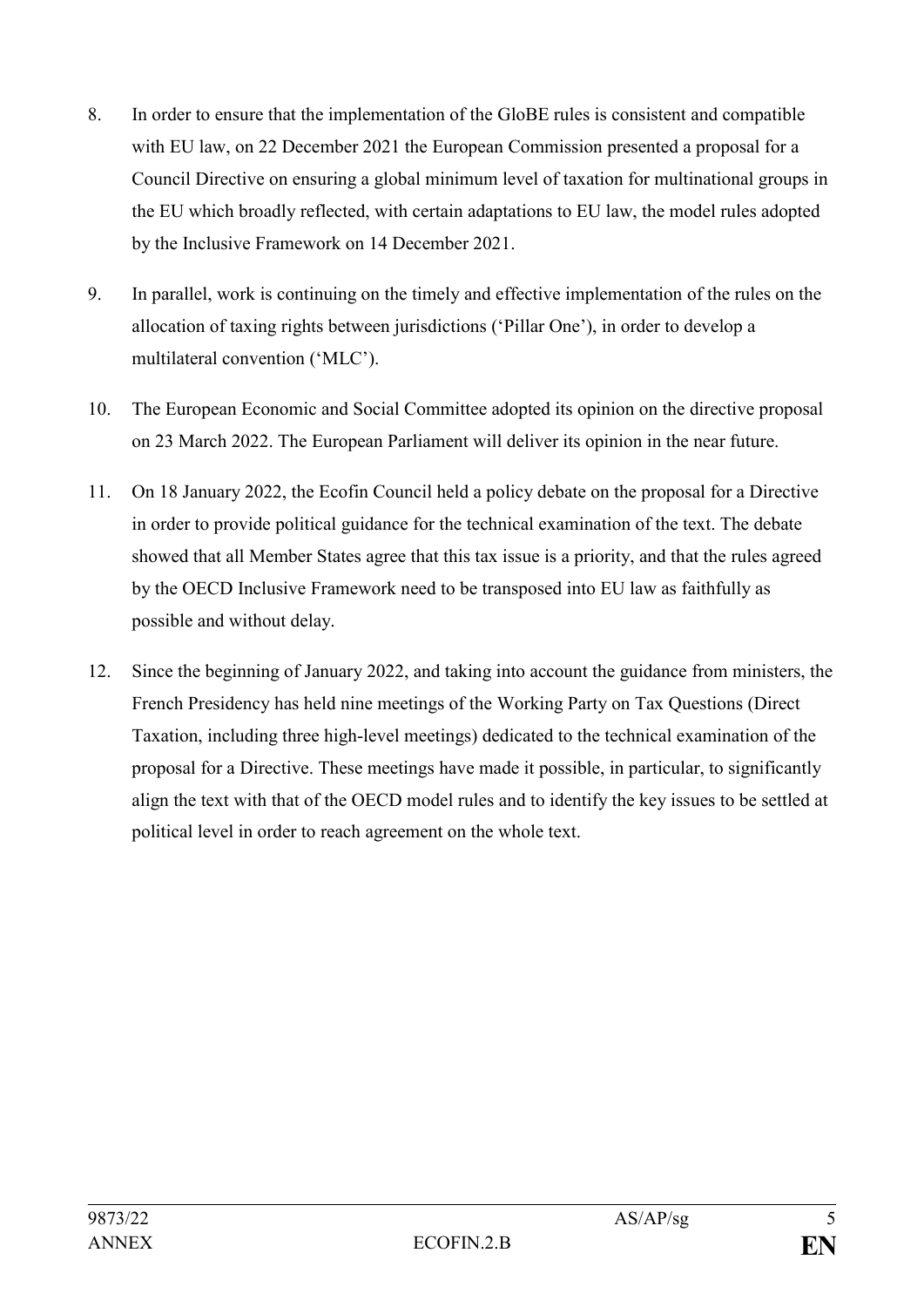- 13. At the Ecofin Council meeting on 15 March 2022, most Member States supported the compromise text proposed by the French Presidency. Two Member States called for an adjustment of the parameters of the optional transitional derogation provided for in Article 47a of the Directive. One Member State indicated that it could not give its consent without a legal link with the entry into force of Pillar One, and one Member State maintained a parliamentary scrutiny reservation.
- 14. Taking account of these discussions, the Presidency adjusted the compromise text by specifying the transitional optional provisions and further clarifying the reporting obligations of the multinational groups the ultimate parent company of which is established in a Member State which chooses temporarily not to apply the IIR and the UTPR (Article 47a). Moreover, the Presidency further clarified the obligations to transpose the directive into national legislation by adding recital 14b. Finally, the parliamentary scrutiny reservation of one Member State was lifted.
- 15. As for the link between the two pillars and taking into account Member States' positions, the Presidency proposed that the Directive be accompanied by a statement of the Council confirming the participation of all Member States in the ongoing discussions within the Inclusive Framework as regards Pillar One, in line with the timetable for implementation approved in October 2021, stressing its importance and calling for the other Parties to respect that commitment. At the Ecofin Council meeting of 5 April, that Member State could still not accept this solution. [Possible further developments till June Ecofin].

# *ii. Misuse of shell entities*

16. On 22 December 2021, the Commission submitted a proposal for a Council Directive laying down rules to prevent the misuse of shell entities for tax purposes and amending Directive  $2011/16/EU$  (the  $\sqrt{U}$ Unshell" proposal).<sup>10</sup>

<sup>&</sup>lt;u>.</u> **<sup>10</sup>** Doc. 15296/21.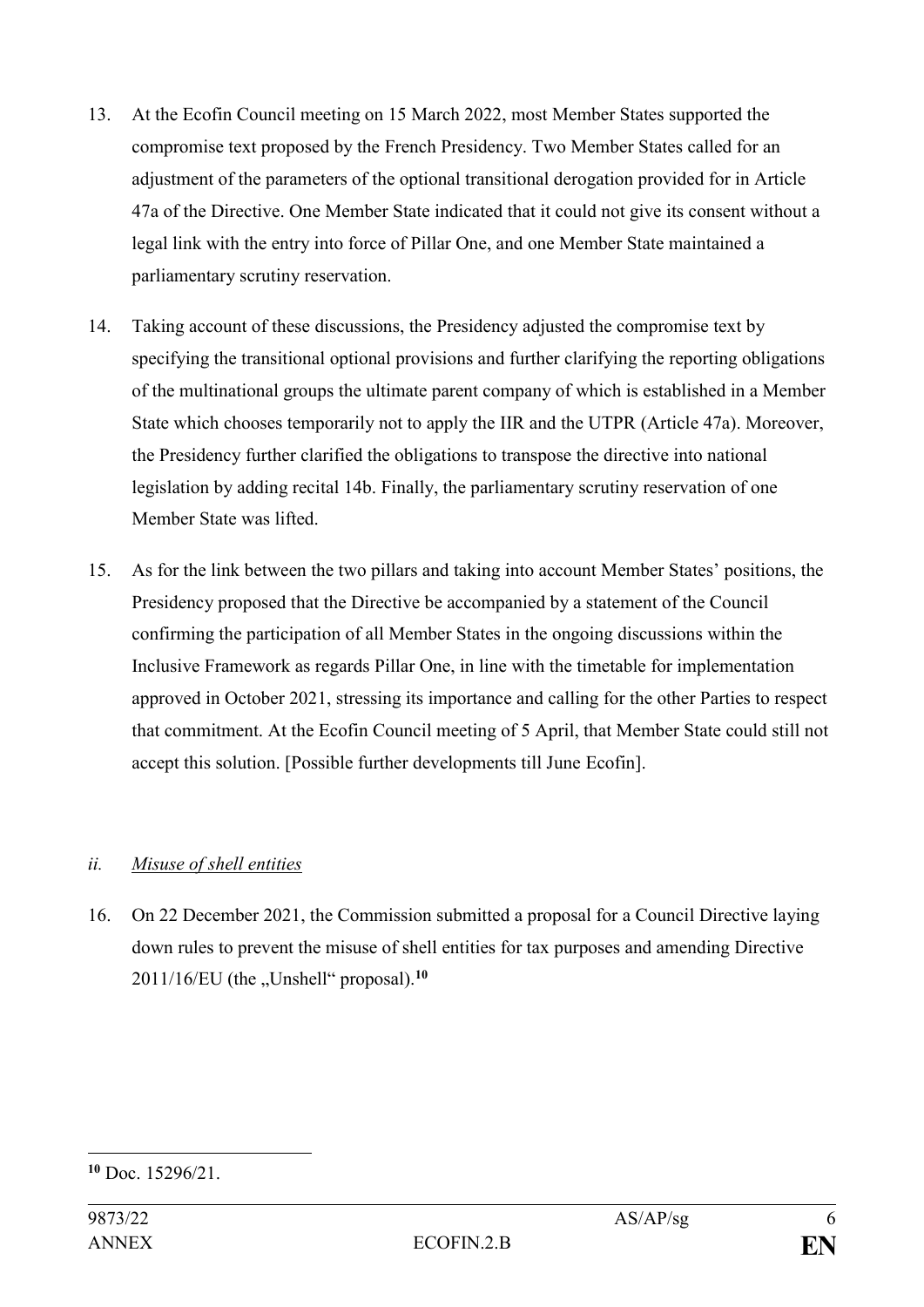- 17. The objective of the proposal is to prevent tax avoidance and evasion through actions by undertakings without minimal substance, and enhance the proper functioning of the internal market. The proposal aims to fight against the misuse of shell entities for improper tax purposes and to ensure that shell companies in the EU that have no or minimal economic activity are unable to benefit from tax advantages.
- 18. On 6 January 2022, at the HLWP, the proposal was presented to delegations and the Presidency announced its intention to launch the discussions in the Council on this file. The technical analysis of the proposal was carried out in the WPTQ (Direct taxation) on 11 March, 1 April, 6 May, 23 May and 9 June 2022. The first round of article-by-article analysis of the proposal was completed on 23 May. In principle, most delegations supported the objectives of the proposal, but further important technical work will be necessary before an agreement could be feasible.

# *iii. Debt-Equity Bias Reduction Allowance (DEBRA)*

19. On 11 May 2022, the Commission issued its proposal for a Council Directive on laying down rules on a debt-equity bias reduction allowance and on limiting the deductibility of interest for corporate income tax purposes. The aim of the proposal is to counter the tax incentive for companies to finance investments through debt rather than equity, due to the possibility for companies to deduct interests attached to debt financing, but not the costs associated with equity financing.

20. The proposal was presented to the Working Party on Tax Questions on 10 June 2022.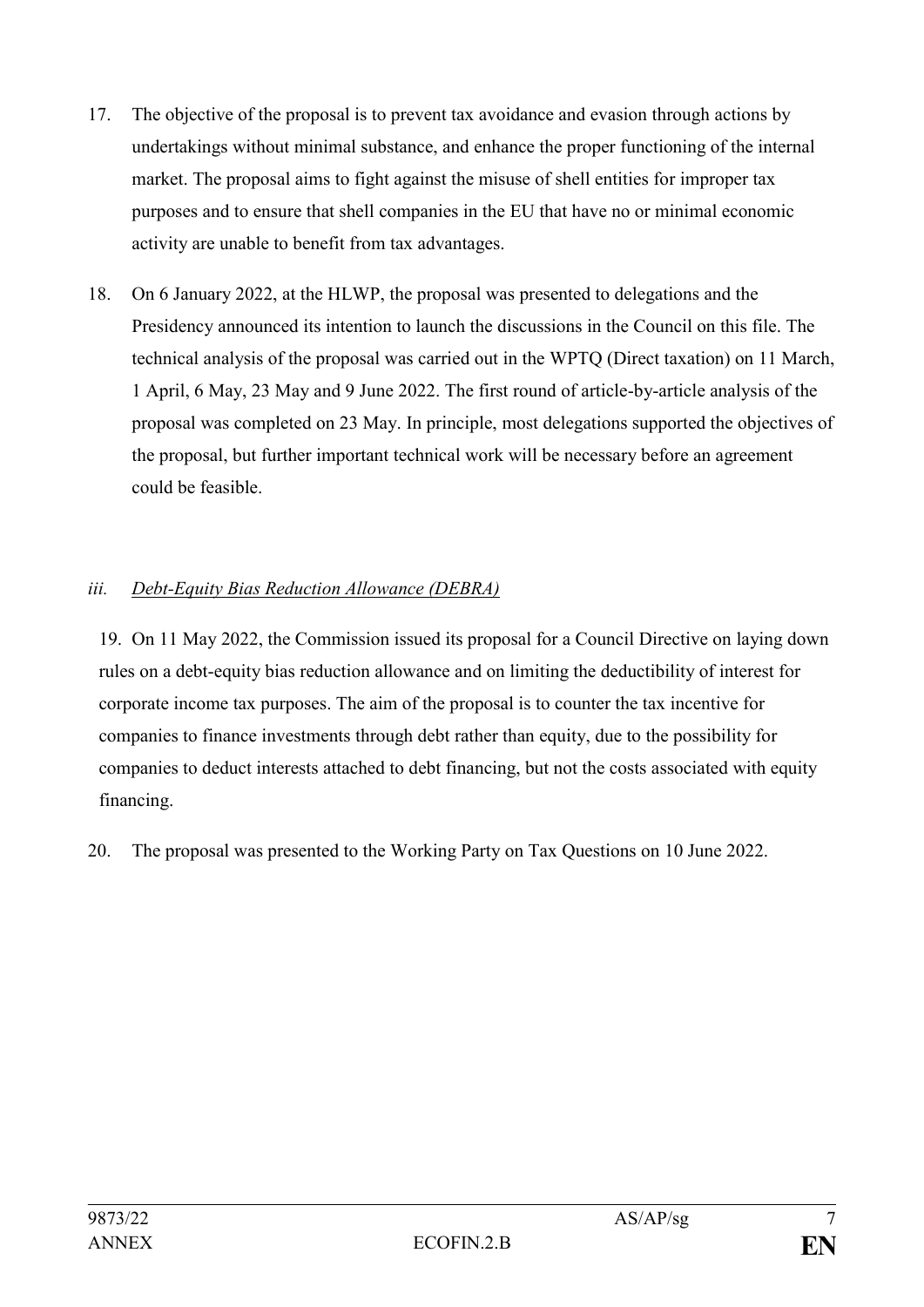# **b) Value Added Tax (VAT)**

21. Building on the progress during the previous Presidency terms**<sup>11</sup>**, the French Presidency continued work in the area of VAT, while also taking stock of the results of, in particular, the entry into force of the VAT e-commerce package. More detailed information can be found below.

# *i. Council Conclusions on the implementation of the VAT e-commerce package*

- 22. In December 2017 the Council adopted the VAT e-commerce package, consisting of a directive and two regulations, which set out new rules to overcome the barriers to crossborder online sales and to address challenges arising from the VAT regimes for distance sales of goods and for the importation of low-value consignments. These rules were supplemented in late 2019 by an amendment to the VAT Directive and a Council Implementing Regulation, in order for the new rules to enter into force on 1 January 2021. Due to the difficult circumstances of the COVID-19 pandemic, the date from which the new measures would apply was postponed to 1 July 2021.
- 23. At the same time, in its 2020 Communication on an action plan for fair and simple taxation supporting the recovery strategy**<sup>12</sup>** , the Commission announced an initiative called 'VAT in the digital age' with the aim of updating the rules for the sharing economy, moving to a single EU VAT registration, modernizing VAT reporting obligations and facilitating e-invoicing.
- 24. In order to take stock of the situation, the Presidency convened the Working Party on Tax Questions (Indirect Taxation/VAT) on 31 January 2022 to discuss the state of play of the implementation of the VAT e-commerce package with a view to further work in this area. On the basis of this discussion, the Presidency presented delegations with draft Council conclusions on this subject.

<sup>1</sup> **<sup>11</sup>** See for example doc. 15082/18, points 30 to 111; doc. 10322/18, points 56 to 100. **<sup>12</sup>** Doc. 9844/20.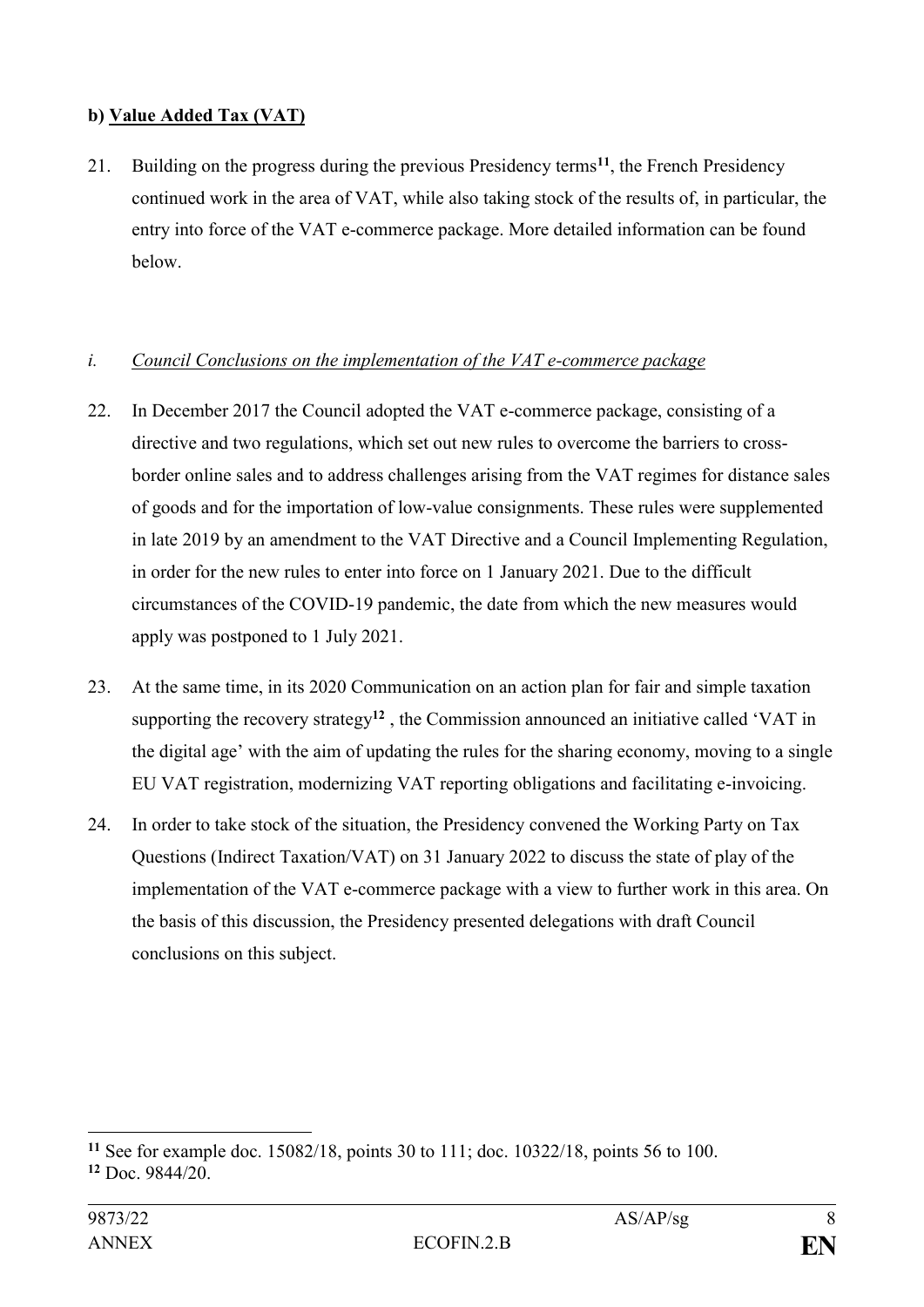25. The Working Party on Tax Questions (Indirect Taxation/VAT) examined these draft conclusions at its meeting on 25 February 2022 and submitted a text to the Working Party on Tax Questions (High Level), which reached agreement on the text at its meeting on 28 February 2022. The conclusions were subsequently approved by the Council at its meeting on 15 March 2022**<sup>13</sup>** .

### *ii. VAT definitive system*

- 26. Following up on its VAT Action Plan Towards a single EU VAT Area of 7 April 2016, the Commission suggested a two-step legislative approach for the definitive VAT system**<sup>14</sup>**. The file was discussed in the Council under the Romanian, the Finnish, the Croatian and the German Presidencies.
- 27. Member States agree that this dossier still requires thorough technical analysis before the final policy choices are made. As already indicated by the Council**<sup>15</sup>**, the best way forward is to continue focusing on the key elements of the Commission proposal and the analysis of options of accompanying measures. Further work on the definitive VAT system should continue while not preventing or slowing down efforts to improve the current VAT system.

### *iii. VAT rates reform*

28. On 18 January 2018, the Commission issued a proposal for a Directive amending Directive  $2006/112/EC$  as regards rates of value added tax.<sup>16</sup> The objective of this legislative proposal was to introduce rules on setting of VAT rates across the EU, with effect from the entry into force of definitive arrangements for the taxation of trade between Member States.

1

**<sup>14</sup>** This approach was described in a more detailed fashion in previous reports, for example doc. 9970/21, points 25-31. **<sup>15</sup>** Doc. 9970/21, points 32 to 39.

**<sup>13</sup>** Doc. 7104/22.

**<sup>16</sup>** Doc. 5335/18.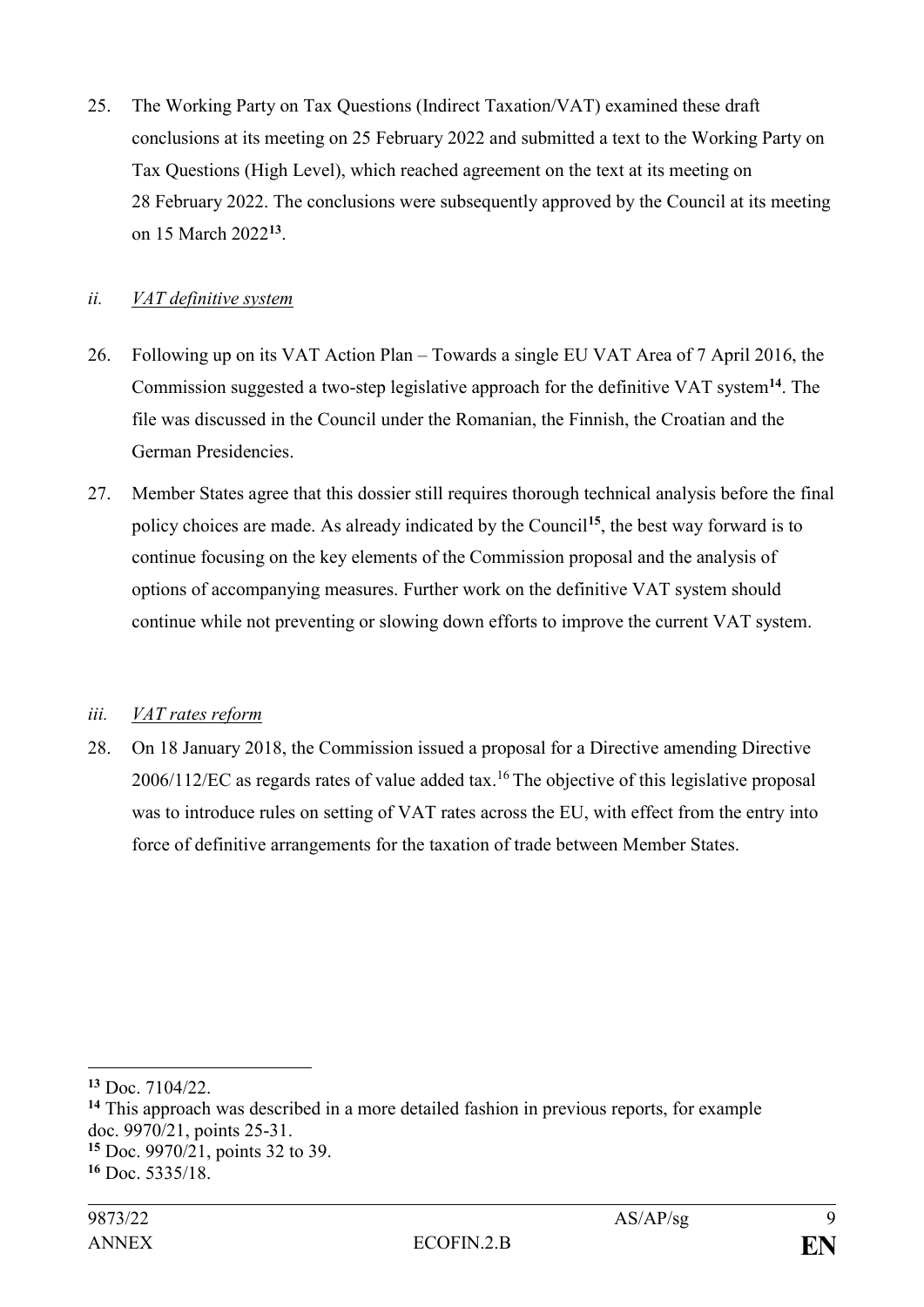- 29. In essence, the Commission proposed to:
	- i) amend the EU rules on setting of reduced VAT rates (e.g. abolish current transitional provisions allowing to temporarily derogate from the general rules; revise Article 98 of the VAT Directive);
	- ii) grant Member States more freedom in their setting of rates (however Member States would have to ensure that their weighted average VAT rate exceeds 12% at any given time);
	- iii) introduce a "negative list" of goods and services on which application of reduced rates is not permissible (instead of the current "positive" list).
- 30. The Commission proposal was examined during the term of the Bulgarian, the Romanian, the Finnish, the Croatian, the German and the Portuguese Presidencies.
- 31. On 7 December 2021, under the Slovenian Presidency, the Ecofin Council adopted a general approach on the proposal with substantial changes to the Commission proposal. The agreed text included the preservation of the positive list of goods and services to which reduced rates can be applied – albeit with a number of additions and modifications to update and modernise the list – as well as a number of sunset clauses for environmentally harmful goods. It also struck a careful balance between granting equal access to existing derogations and preventing a proliferation of reduced rates and exemptions with deductibility of input VAT.
- 32. After the agreement on a general approach, the European Parliament was re-consulted on account of the substantial differences between the text agreed at the Ecofin Council and the Commission proposal on which the European Parliament was initially consulted. On 9 March 2022, the European Parliament provided its new opinion on the file.
- 33. After the legal-linguistic finalisation, the text was adopted at the meeting of the Ecofin Council of 5 April 2022. The Directive was subsequently published in the Official Journal on 6 April 2022**<sup>17</sup>** .

<sup>&</sup>lt;u>.</u> **<sup>17</sup>** OJ L 107, 6.4.2022, p. 1.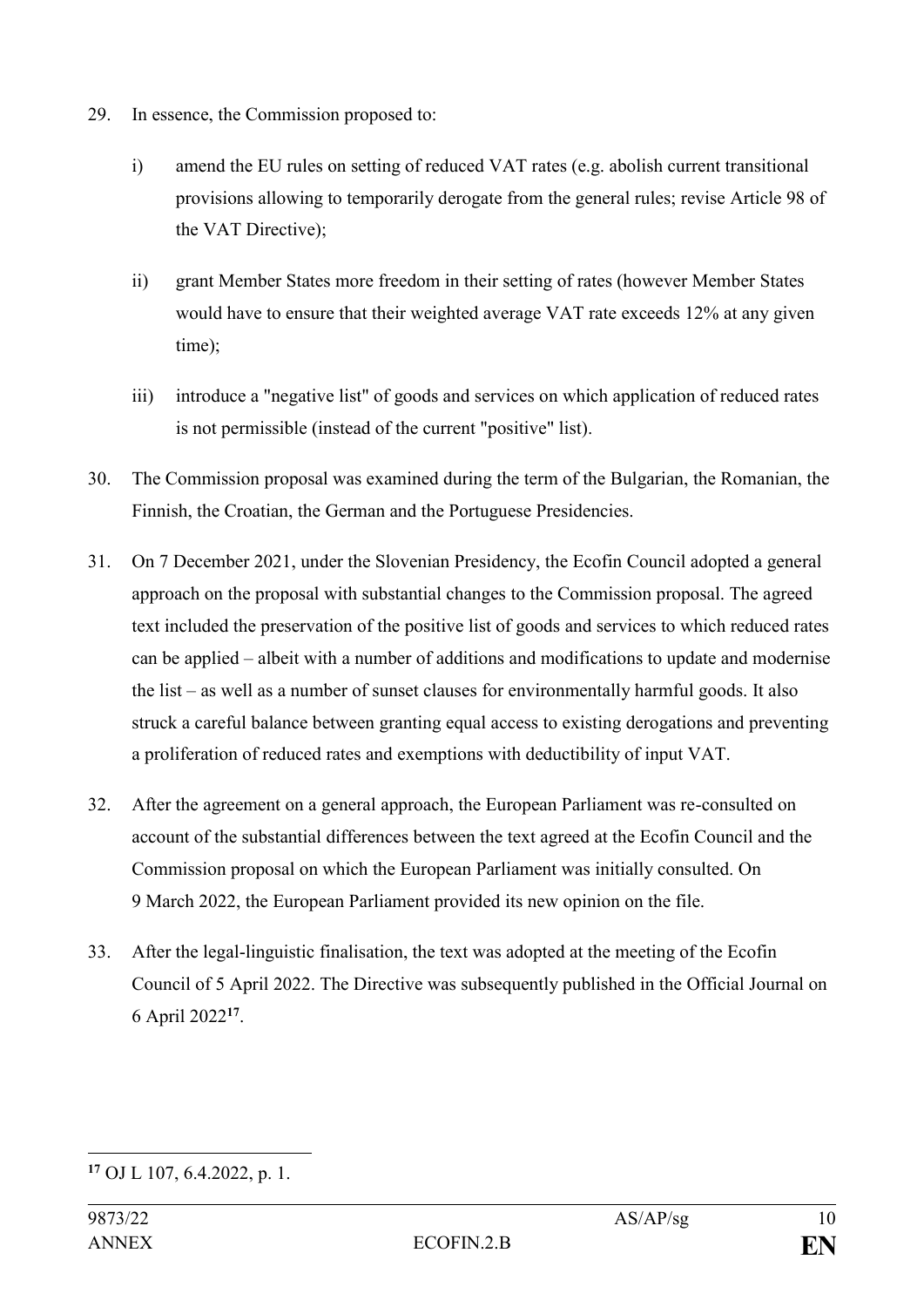#### *iv. VAT Committee*

- 34. On 18 December 2020, the Commission submitted a Proposal for a Council Directive amending Directive 2006/112/EC as regards conferral of implementing powers to the Commission to determine the meaning of the terms used in certain provisions of that Directive<sup>18</sup> ("VAT Committee Directive"). According to the Commission, the objective of the proposal is to provide a more uniform application of the EU VAT legislation. To achieve this, the Commission proposed to establish a comitology committee which would assist the Commission in the adoption of binding implementing measures by qualified majority voting. In the Commission´s view, this would make decision-making more efficient and save the European Court of Justice from having to solve interpretation questions so frequently.
- 35. During the discussions in the WPTQ (Indirect Taxation) over the first semester 2021, although in general Member States could support the overall objective of the proposal, many delegations expressed their reservations, especially as regards the shifting of power from the Council to the Commission and moving towards qualified majority voting. Some delegations were of the view that the current system can be improved, namely through the presentation of more proposals for Council implementing acts based on Article 397 of the VAT Directive.

### *v. VAT reverse charge mechanism extension*

- 36. On 10 February 2022, the Commission published a proposal to extend the application period of the optional reverse charge mechanism in relation to supplies of certain goods and services susceptible to fraud and of the Quick Reaction Mechanism against VAT fraud.
- 37. The aim of the proposal is to prolong the possibility for Member States, contained in Article 199a of the VAT Directive, to apply the reverse charge mechanism – which allows Member States to designate the recipient of a supply as the person liable for the payment of  $VAT - to$ combat fraud and the possibility to use the Quick Reaction Mechanism set out in Article 199b of the same directive to combat fraud in very specific cases.

<sup>&</sup>lt;u>.</u> **<sup>18</sup>** Doc. 14293/20.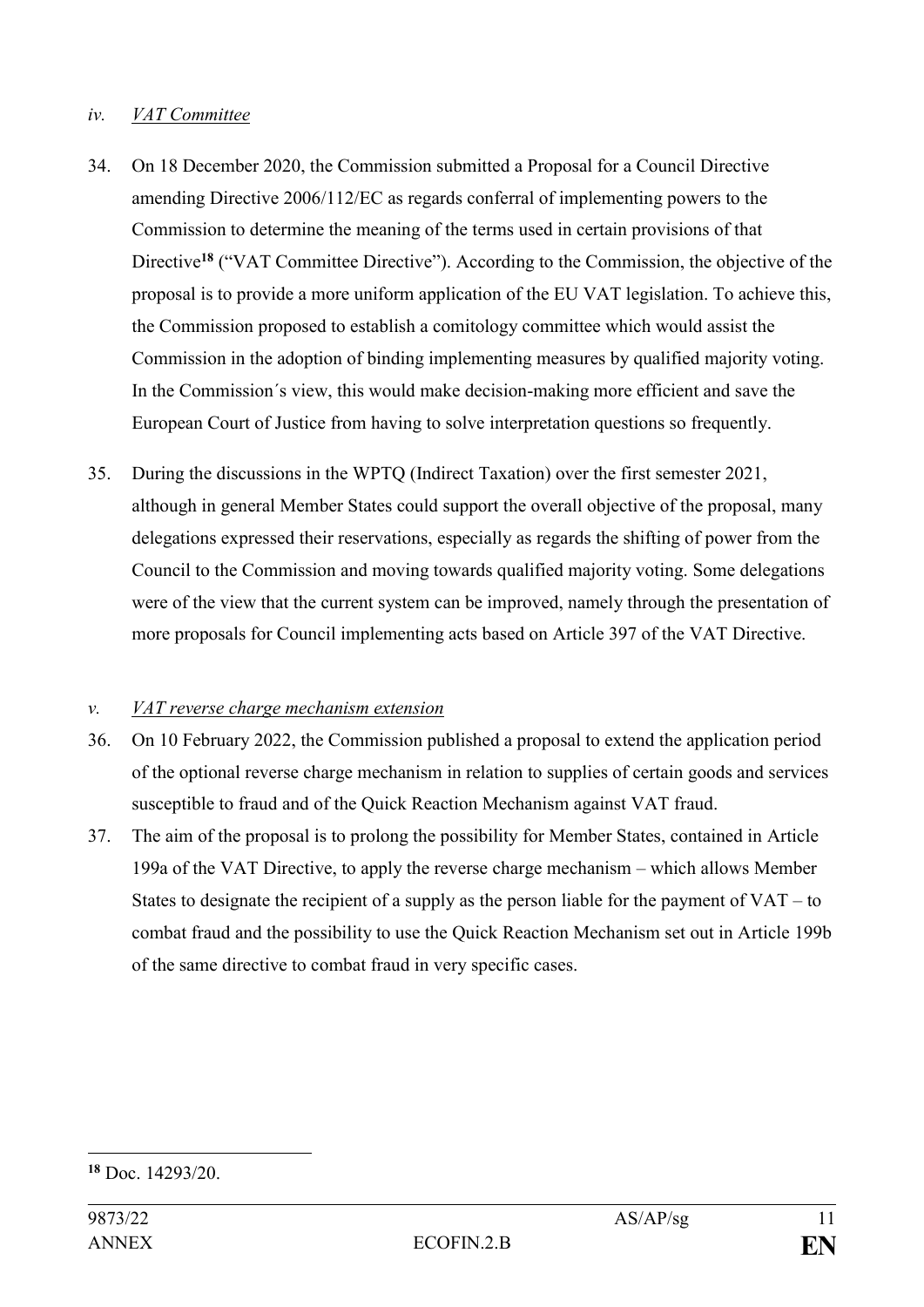- 38. The proposal was examined in the Working Party on Tax Questions, where the proposal was generally welcomed. The delegations agreed to prolong the proposed duration of the extension by one year, i.e. until 31 December 2026.
- 39. The European Economic and Social Committee and the European Parliament issued their opinions on the proposal respectively on 23 March and 3 May 2022.
- 40. The legislative text, finalized by the lawyer-linguists, was subsequently adopted by the Council at its meeting on 3 June 2022.

### *vi. Ninth Commission report on VAT registration, collection and control procedures*

- 41. Every three years the Commission presents a report on the VAT registration, collection and control procedures pursuant to Council Regulation (EEC, Euratom) No 1553/89, with the aim of fostering efficient and effective VAT administration procedures in order to limit revenue losses.
- 42. On 7 April 2022, the Commission published its ninth report, covering the period 2016-2019, and subsequently presented the report at the HLWP of 12 May 2022, where delegations took note of it.

# **c) Excise duties**

# *i. Revision of the Energy Taxation Directive (ETD)*

43. On 14 July 2021, the Commission submitted a proposal for a Council Directive restructuring the Union framework for the taxation of energy products and electricity (recast)**<sup>19</sup>**, ('the ETD proposal').

<sup>&</sup>lt;u>.</u> **<sup>19</sup>** Doc. 10872/21.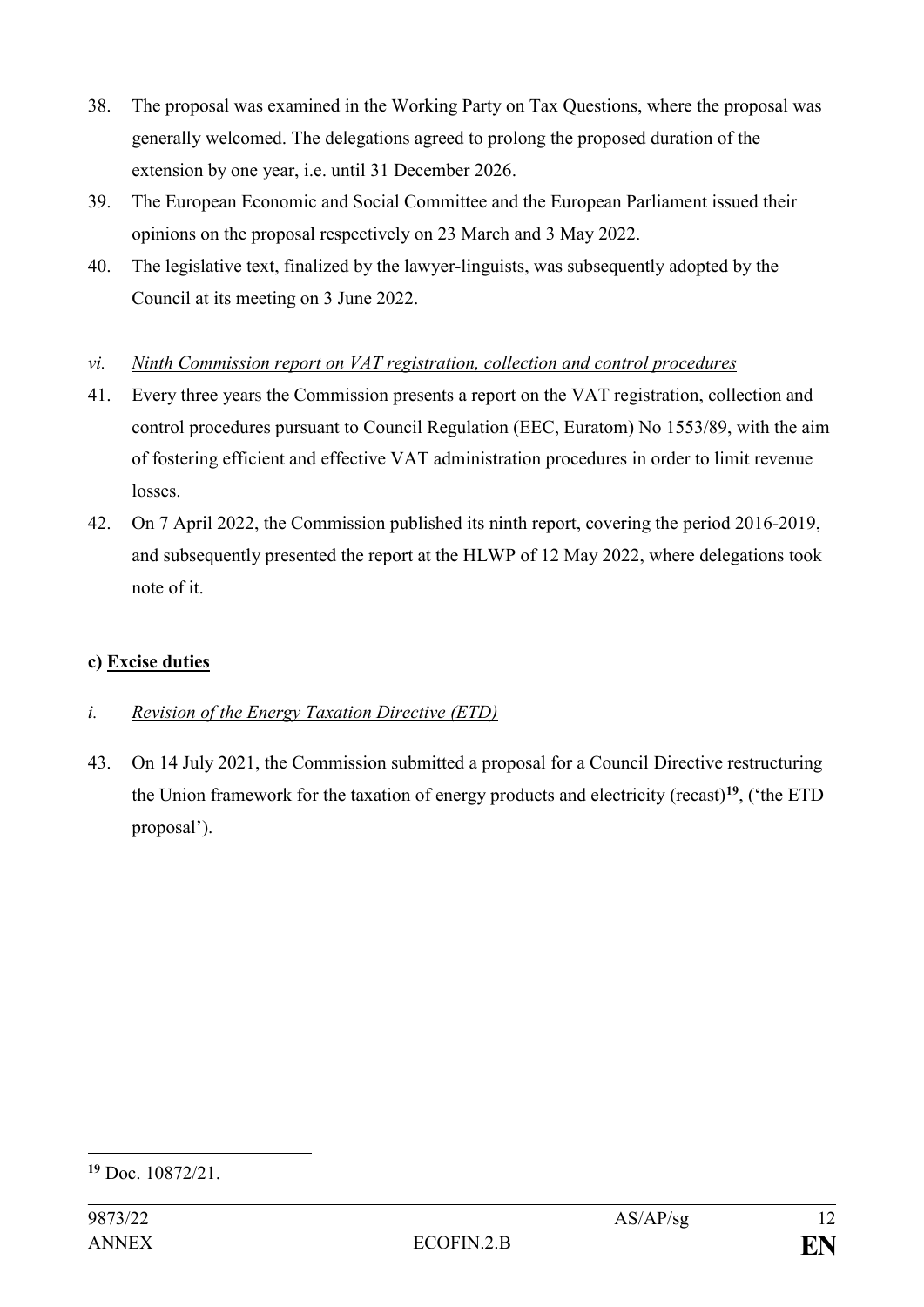- 44. The ETD proposal is part of the "Fit for 55" package**<sup>20</sup>**, which aims at implementing the ambitious EU targets to reduce emissions by at least 55% by 2030, as compared to 1990 levels, and to achieve climate neutrality by 2050. The package consists of a set of interconnected proposals, which all drive towards the same goal of ensuring a fair, competitive and green transition by 2030 and beyond. The package covers a range of policy areas and economic sectors: climate, energy and fuels, transport, buildings, land use and forestry.**<sup>21</sup>**
- 45. The ETD proposal aims at the following objectives:

‒ providing an adapted framework contributing to the EU 2030 targets and climate neutrality by 2050 in the context of the European Green Deal. This would involve aligning the taxation of energy products and electricity with EU energy, environment and climate policies, thus contributing to the EU efforts to reduce emissions;

‒ providing a framework that preserves and improves the EU internal market by updating the scope of energy products and the structure of rates and by rationalising the use of tax exemptions and reductions by Member States; and

‒ preserving the capacity to generate revenues for the budgets of the Member States.

46. In the view of the Commission, these objectives would be achieved by switching from taxation based on volume to taxation based on energy content, by introducing a ranking of rates according to their environmental performance and by limiting incentives for fossil fuel use. According to this ranking, conventional fossil fuels, such as gas oil and petrol will be taxed at the highest rate and electricity at the lowest rate.

**<sup>20</sup>** Doc. 10849/21.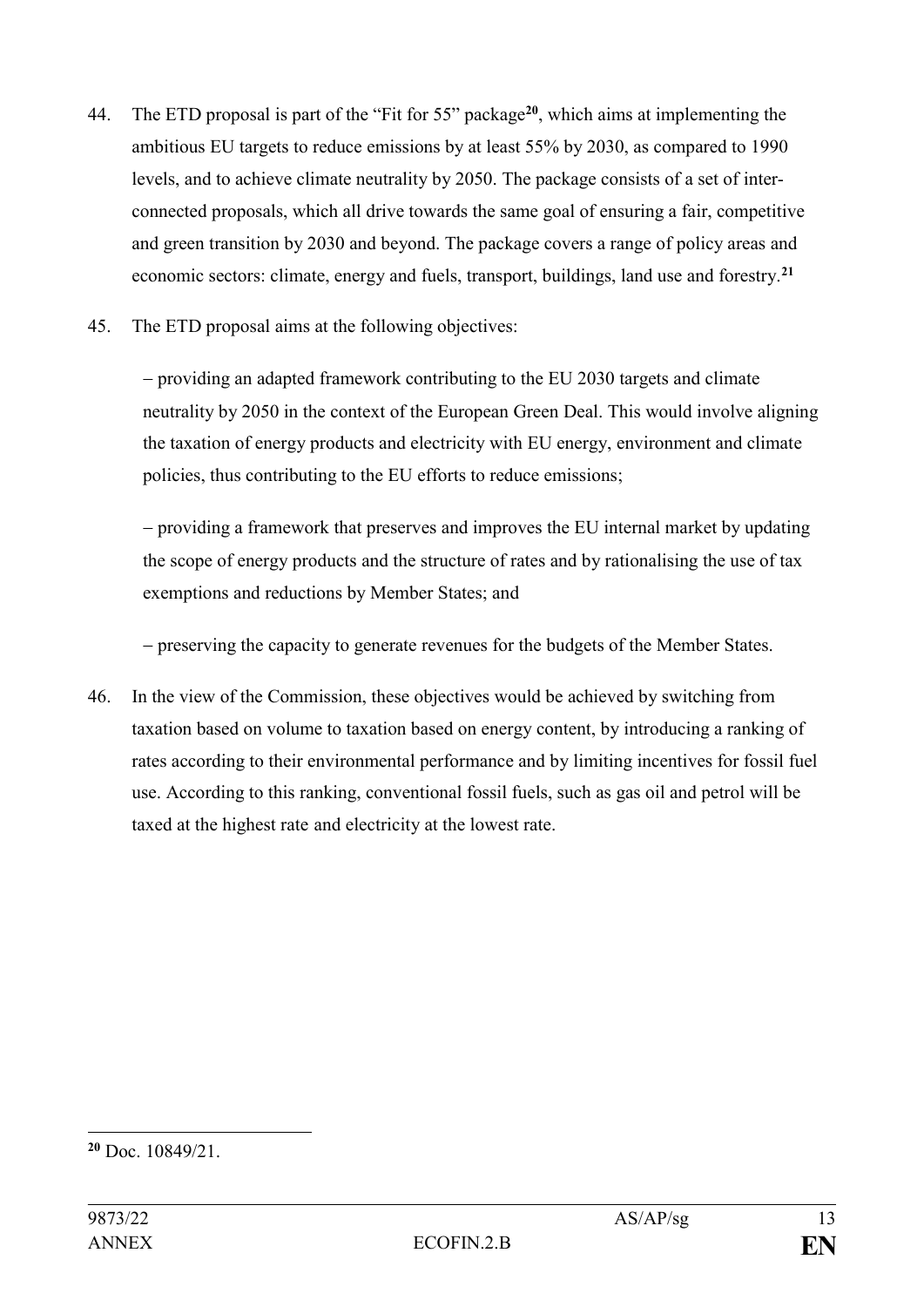- 47. On 11 September 2019, the Commission published a report**<sup>22</sup>** on the evaluation of the ETD, pointing out that the current rules do not contribute to the new EU regulatory framework and policy objectives in the area of climate and energy. On 5 December 2019 the Council (Ecofin) approved conclusions on the EU energy taxation framework**<sup>23</sup>** , emphasising the important role of the harmonisation of energy taxation through the ETD in ensuring the proper functioning of the internal market. The Council also supported an update of the legal framework for energy taxation contributing to wider economic and environmental EU policy objectives. The conclusions called on the Commission to ensure that the proposals were fully assessed in terms of their economic, social and environmental costs and benefits. In preparation of the ETD proposal, the Commission carried out a public consultation.**<sup>24</sup>**
- 48. On 20-21 July 2021, at the informal meeting of the HLWP, which was dedicated to the "Future challenges in the taxation area", delegations could already express their preliminary views on the role of taxation in green transition during the working session "Taxation aspects of the Green Deal". On 22 July 2021 the Commission presented the ETD proposal in the Committee of Permanent Representatives (Part 2).
- 49. The technical discussions in the WPTQ (Indirect Taxation Excise duties/Energy taxation) were launched on 9 September 2021 when the Commission presented both the proposal and the impact assessment.
- 50. At the HLWP on 23 September 2021, the Slovenian Presidency informed delegations about the state of play, the work planned and its intention to make as much progress as possible on this file during its term of office.
- 51. The technical examination of the proposal in the Working Party on Tax Questions (Indirect Taxation – Excise duties / Energy taxation) continued on 6 October, 20 October, 15 November and 24 November 2021 with an article-by-article analysis. The first round of analysing all articles was completed on 24 November 2021.

**<sup>22</sup>** Doc. 12153/19.

**<sup>23</sup>** Doc. 14608/19.

**<sup>24</sup>** [https://ec.europa.eu/info/law/better-regulation/have-your-say/initiatives/12227-Revision-of-the-](https://ec.europa.eu/info/law/better-regulation/have-your-say/initiatives/12227-Revision-of-the-Energy-Tax-Directive-/public-consultation_en)[Energy-Tax-Directive-/public-consultation\\_en.](https://ec.europa.eu/info/law/better-regulation/have-your-say/initiatives/12227-Revision-of-the-Energy-Tax-Directive-/public-consultation_en)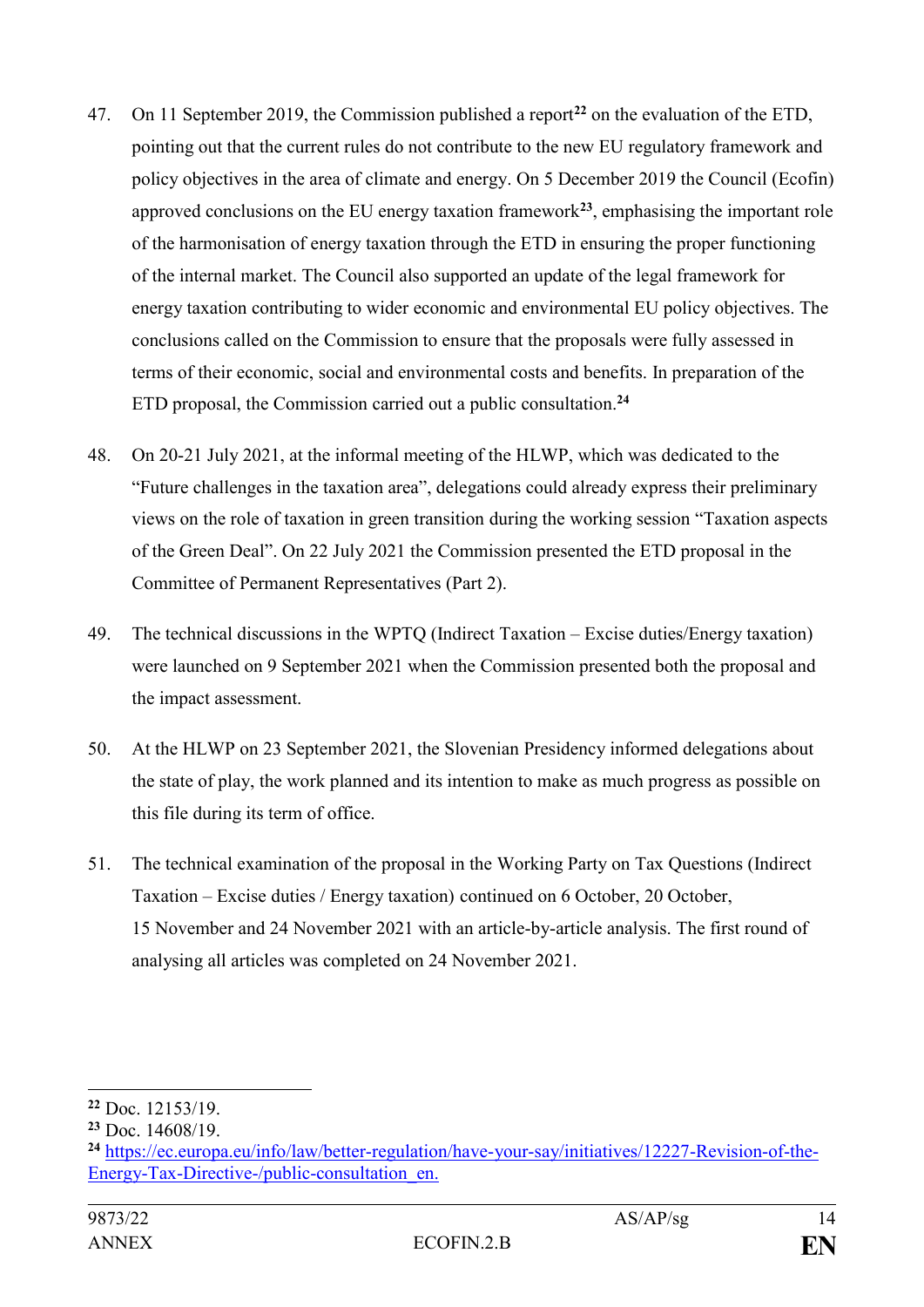- 52. During the examination of the proposal quite a few questions were asked about a variety of aspects of the proposal, such as switching from volume to energy content based taxation, introducing a ranking of rates according to the environmental performance, taxation of new products, indexation, aviation and maritime sectors as well as the links with other files of the "Fit for 55" package.
- 53. At the HLWP on 25 November 2021, the Slovenian Presidency informed delegations about the results of the work and the progress on the dossier, also in the context of the "Fit for 55" package. On 7 December 2021, as an 'A' item, the Council (Ecofin) took note of the Presidency progress report on "Fit for 55" package proposals handled by the Ecofin Council, including the ETD proposal.**<sup>25</sup>**
- 54. At the HLWP on 6 January 2022 the French Presidency continued the discussion on the revision of the ETD proposal by suggesting a way forward and confirming its commitment to make progress on this file. Technical analysis of the proposal was carried out at the WPTQ (Indirect Taxation – Excise duties / Energy taxation) on 10 January, 11 February, 10 March, 8 April, 2 May and 1 June 2022.
- 55. The analysis covered the whole proposal after work was divided into four blocks of topics: 1) scope of taxable products and energy content approach, structure of rates at the end of the transitional period, renewables; 2) minimum taxation levels and content of fiscal categories, structure of rates in 2023, transitional periods and indexation; 3) state aid and transport; 4) industry, agriculture, fishing and households. Based on the discussions at the WPTQ, the Presidency submitted partial compromise texts on blocks one and two.
- 56. [On 17 June 2022, the Council (Ecofin) took note of the Presidency progress report on the ETD proposal.**<sup>26</sup>**]

**<sup>25</sup>** Doc. 14574/21.

**<sup>26</sup>** [Doc. 9874/22.]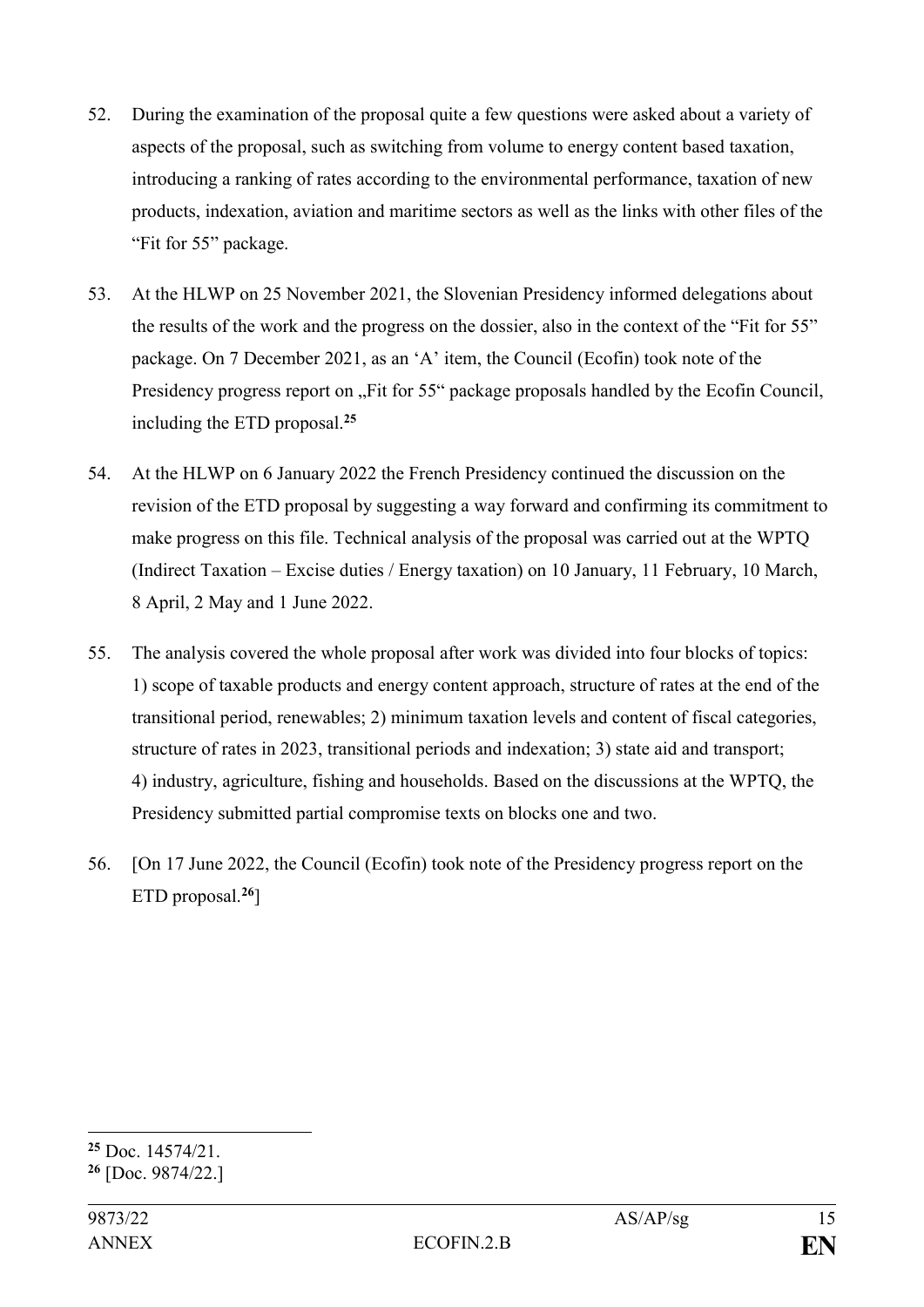### *ii. Tax-free shops in the French terminal of the Channel Tunnel*

- 57. On 16 December 2021, the Commission submitted to the Council a proposal for a Council Directive amending Directive 2008/118/EC and Directive (EU) 2020/262 as regards tax-free shops situated in the French terminal of the Channel Tunnel.
- 58. The objective of the proposal was to authorize the reopening of tax-free shops in the French terminal of the Channel Fixed Link following the United Kingdom's withdrawal from the European Union.
- 59. The proposal was examined by the Working Party on the United Kingdom and the Working Party on Tax Questions.
- 60. The European Economic and Social Committee and the European Parliament delivered their opinions on 23 February and 9 March 2022, respectively.
- 61. The Ecofin Council subsequently adopted the Directive at its meeting on 5 April 2022. The Directive was published in the Official Journal on 6 April 2022.

# **d) Financial Transaction Tax (FTT)**

- 62. On 14 February 2013, the Commission submitted a proposal for a Council Directive implementing enhanced cooperation in the area of financial transaction tax.
- 63. At this stage, 10 Member States continue to participate in the enhanced cooperation in the area of FTT: Austria, Belgium, France, Germany, Greece, Italy, Portugal, Slovakia, Slovenia and Spain (hereafter referred to as "participating Member States").
- 64. The main aspects of the ongoing negotiations on this dossier were summarized in the previous Ecofin report to the European Council on tax issues.**<sup>27</sup>**

<sup>&</sup>lt;u>.</u> **<sup>27</sup>** Doc. 8891/20, points 67-70, doc. 14863/19, points 104-110.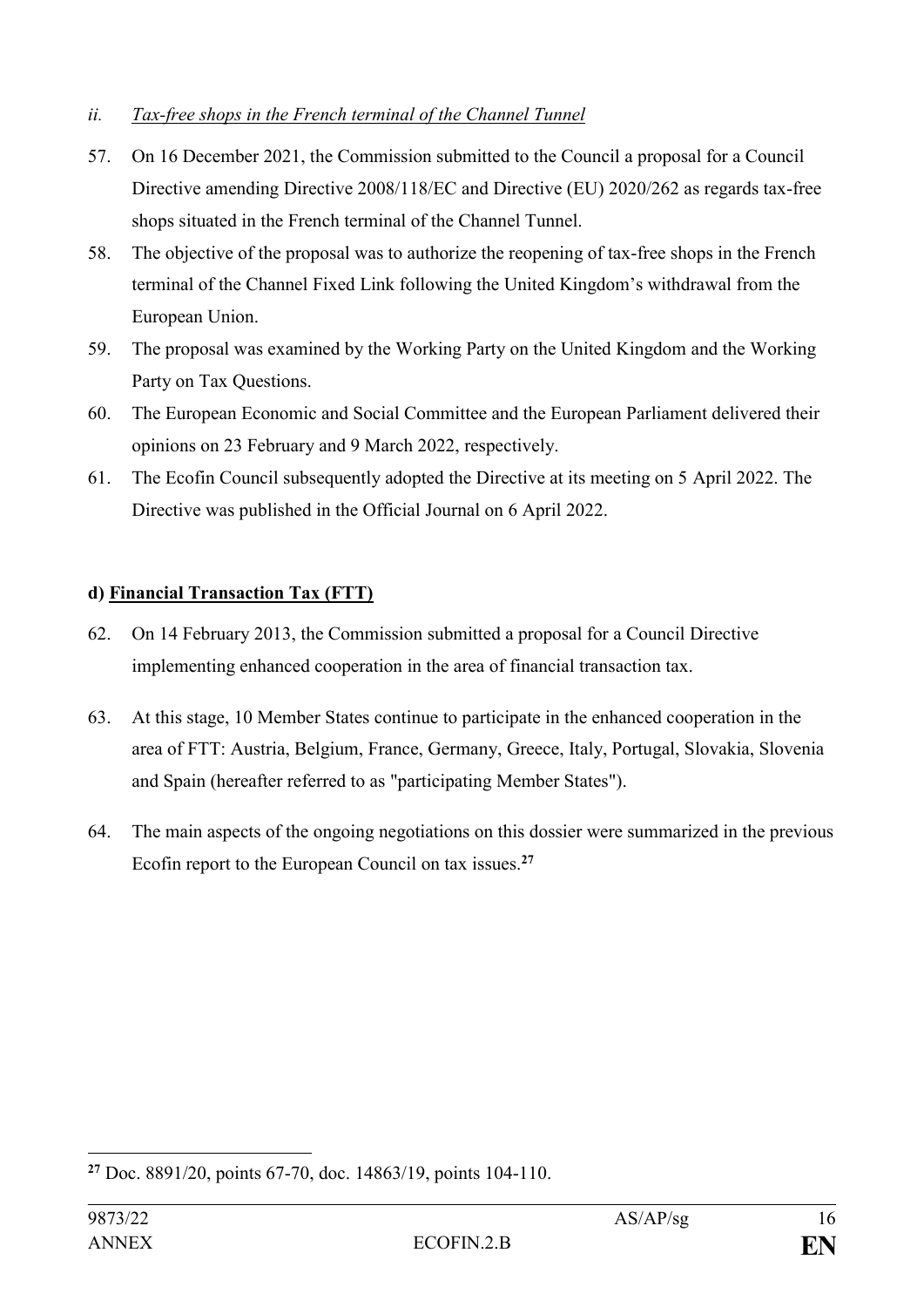65. The European Council in its conclusions of 17-21 July 2020**<sup>28</sup>** (point A29) indicated that "*The Union will over the coming years work towards reforming the own resources system and introduce new own resources. […] … the Union will, in the course of the next MFF, work towards the introduction of other own resources, which may include a Financial Transaction Tax*." In this regard, the Commission has recently clarified that**<sup>29</sup>** *"should there be an agreement on this Financial Transaction Tax, the Commission will make a proposal in order to transfer revenues from this Financial Transaction Tax to the EU budget as an own resource. If there is no agreement by end of 2022, the Commission will, based on impact assessments, propose a new own resource, based on a new Financial Transaction Tax. The Commission shall endeavour to make these proposals by June 2024 in view of its introduction by 1 January 2026*."

# **B. ADMINISTRATIVE COOPERATION**

- *a) Administrative cooperation with Norway in the area of VAT*
- 66. On 26 April 2022, the Commission submitted to the Council a Recommendation for a Council Decision to authorise the Commission to open negotiations for the amendment of the Agreement between the European Union and the Kingdom of Norway on administrative cooperation, fight against fraud and recovery of claims in the area of value added tax. **30**

<u>.</u>

**<sup>28</sup>** Doc. EUCO 10/20.

**<sup>29</sup>** See European Parliament legislative resolution of 16 December 2020 on the draft Council regulation laying down the multiannual financial framework for the years 2021 to 2027 (09970/2020 – C9-0409/2020 – 2018/0166(APP)), Commission Declaration on establishing a Financial Transaction Tax based Own Resource.

 $30 \text{ Doc}$  8461/22 + ADD 1.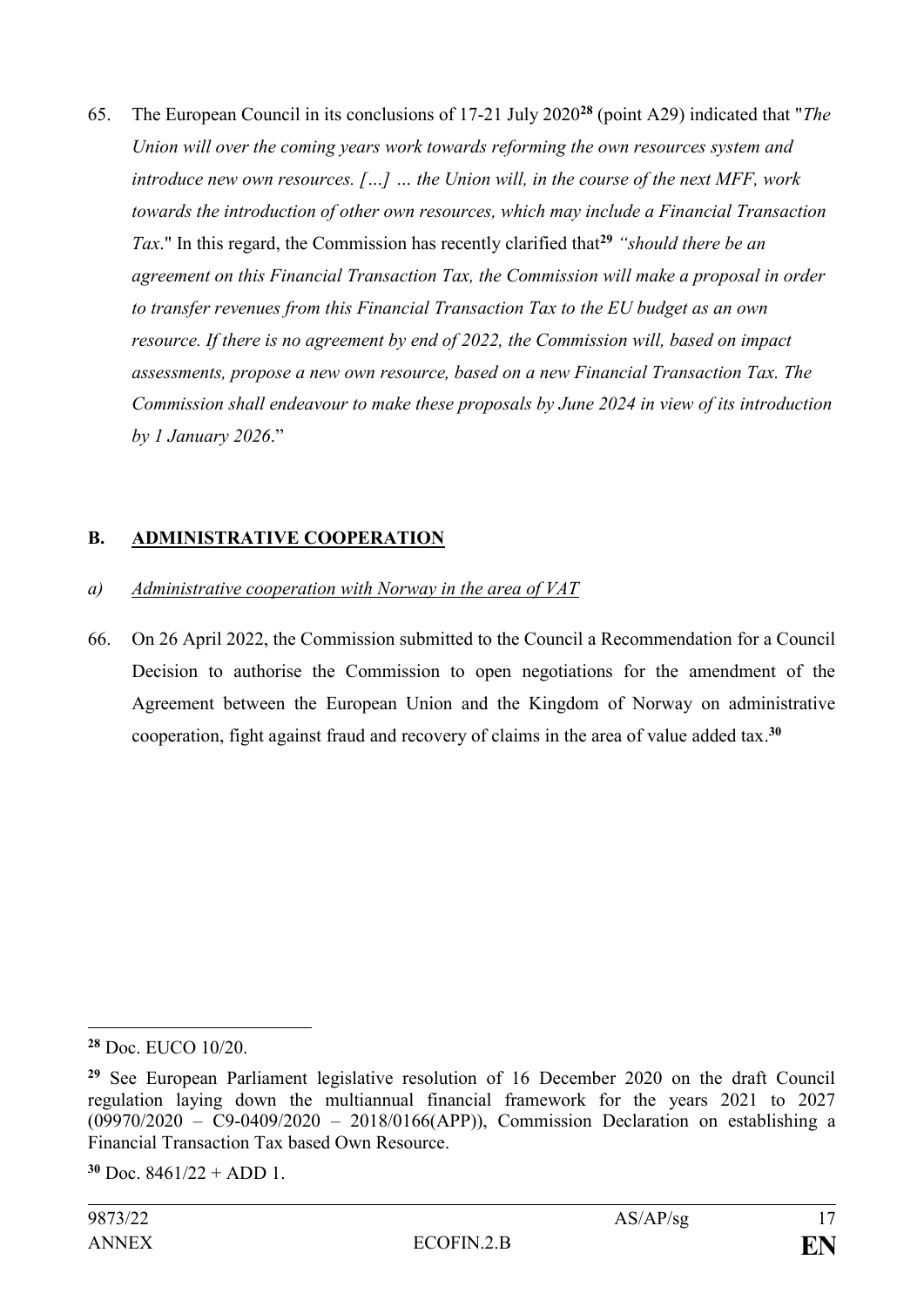- 67. The aim of the envisaged negotiations for the amendment of the EU-Norway Agreement on administrative cooperation, combating fraud and recovery of claims in the field of VAT**<sup>31</sup>** would be twofold:
	- a) provide Member States, to the extent possible and so far as necessary, with new cooperation tools with Norway, similar to the ones introduced in the Regulation 904/2010 with Regulation (EU) 2018/1541, and
	- b) update the legal references to Directive 95/46/EC by references to Regulation (EU) 2016/679.
- 68. Further details are set out in the draft directives for the negotiation, which will be annexed to the Council Decision.
- 69. Following the meeting of the Working Party on Tax Questions (Indirect Taxation) on 2 May 2022, all delegations could support the substance of the draft Council Decision and of the negotiating directives, as proposed by the Commission.
- 70. The Council Decision authorising the opening of negotiations with the Kingdom of Norway to amend the Agreement between the European Union and the Kingdom of Norway on administrative cooperation, combating fraud and recovery of claims in the field of value added tax, as well as the negotiating directives, were adopted by the Council on [17 June 2022] **32** .

**<sup>31</sup>** OJ L 195, 1.8.2018, p. 3.

**<sup>32</sup>** Doc. 8901/22 and doc. 9643/22.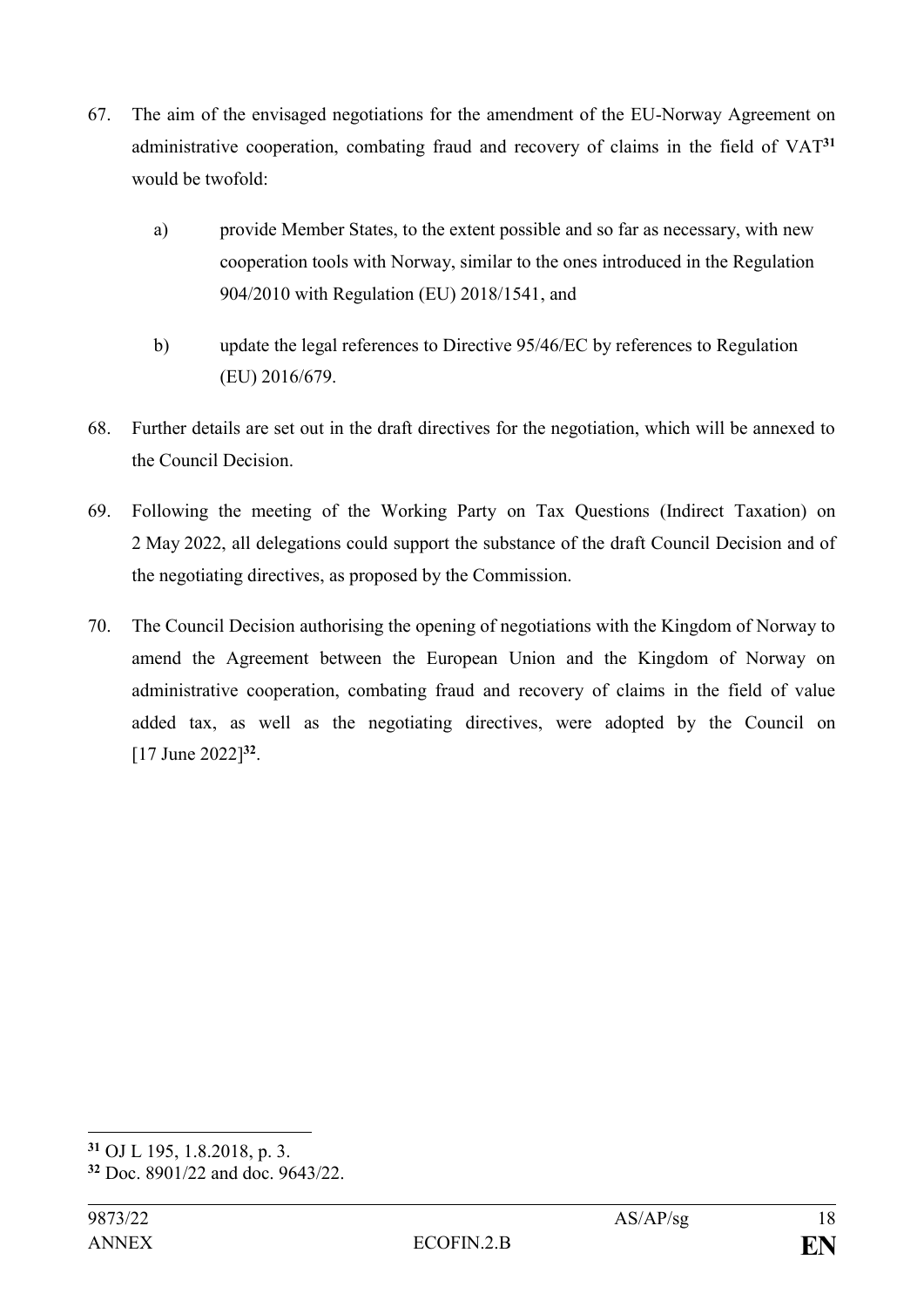### *b) Administrative cooperation with other non-EU countries in the area of VAT*

- 71. At the HLWP meeting of 12 May 2022, the Commission briefed delegations on the following issues:
	- a) VAT-related aspects of the discussions with the UK in the context of the Protocol on administrative cooperation and combating fraud in the field of value added tax and on mutual assistance for the recovery of claims relating to taxes and duties;**<sup>33</sup>**
	- b) the early stage of exploratory contacts with the authorities of Australia, Canada, New Zealand and Japan, as regards possibilities for further work towards administrative cooperation in the area of VAT. The Commission indicated that these exploratory talks continue with Japan, as, at this stage, contacts with Australia, Canada and New Zealand did not yield satisfactory results.
	- c) negotiations with the authorities of the People's Republic of China, in view of the conclusion of a non-binding Memorandum of Understanding (possible future administrative cooperation framework between the EU and People's Republic of China in the area of VAT).**<sup>34</sup>** The Commission indicated that these negotiations are now on hold.

**<sup>33</sup>** OJ L 149, 30.4.2021, p. 10.

**<sup>34</sup>** On 10 March 2021 the Council approved, with a number of observations (Doc. CM 1978/21 LIMITE, with further details set out in doc. ST 6351/21 LIMITE) that the Commission enter into negotiations with the authorities of the People's Republic of China, in view of the conclusion of a non-binding Memorandum of Understanding.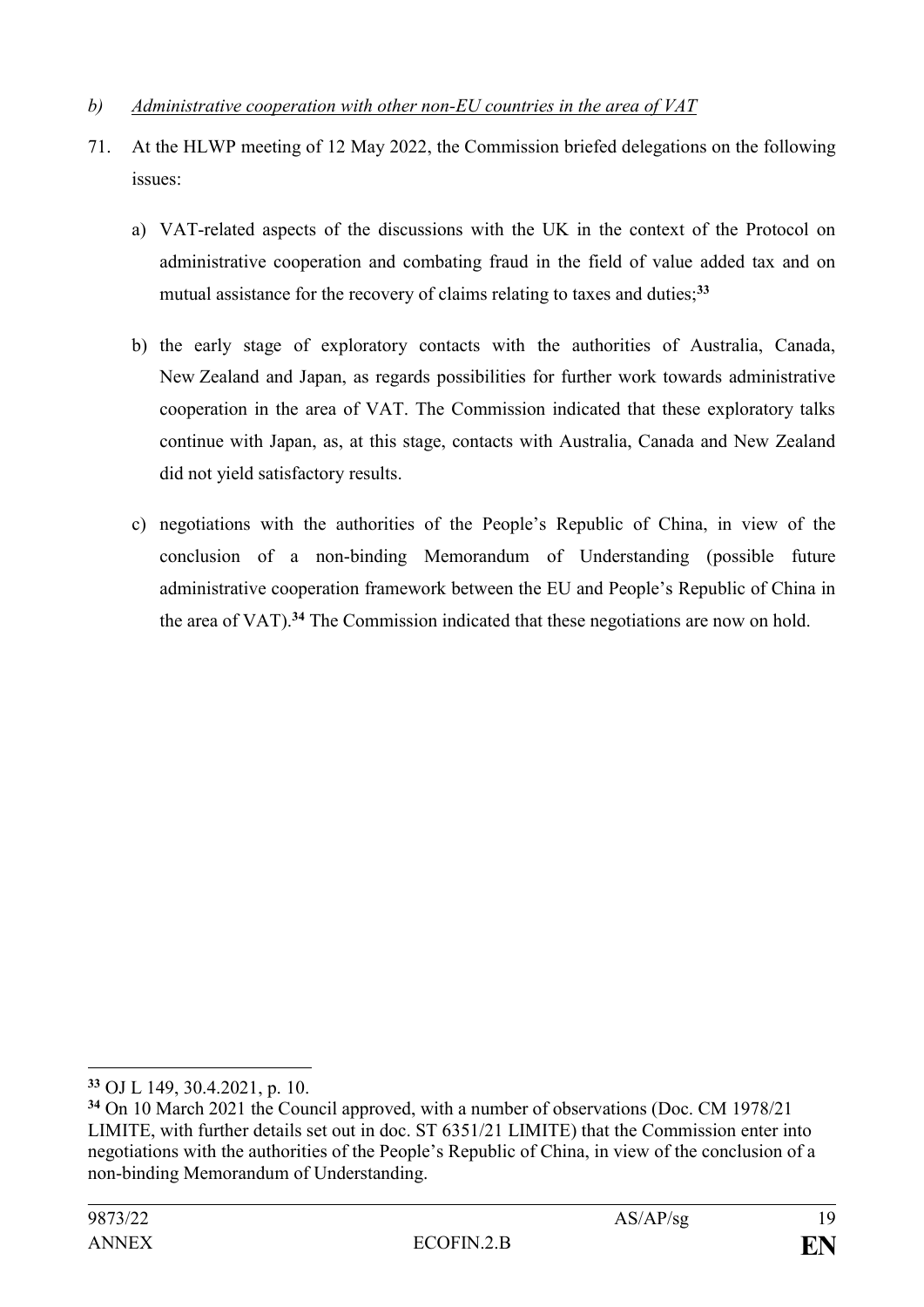72. It is recalled that, concerning the negotiation and conclusion of non-binding instruments under EU law (such as the abovementioned Memorandum of Understanding), and in accordance with the requirements of the Treaty on the EU (Article 16(1) TEU in particular), policymaking remains a prerogative of the Council. It is therefore for the Council to assess whether it is in the interest of the Union to enter into such discussions (negotiations) on a possible non-binding instrument. Moreover, following the Court of Justice judgment in case C-660/13 (Swiss MoU), the Secretaries General of the Council, the Commission and the European External Action Service agreed, in 2017, on the Arrangements for non-binding instruments.**<sup>35</sup>** These Arrangements apply to all non-binding instruments irrespective of the policy field and of who represents the Union in the negotiations with the third party or parties and irrespective of their denomination or form. It is understood that the Commission will continue to regularly update the Member States on the progress in these negotiations (including on any further contacts with non-EU countries in this field), and will revert to the Council at the end of the negotiations to seek, in accordance with Union law, the Council's authorisation of the signature of the non-binding instrument on behalf of the Union.

#### *c) Improving the implementation of EU restrictive measures using tax policy instruments*

- 73. In the context of Russia's aggression against Ukraine with the complicit participation of Belarus, on 27 April and 25 May 2022 the French presidency held meetings of the Working Party on Tax Questions to examine a number of measures that Member States could pursue to support the implementation of EU restrictive measures and prevent their circumvention through tax cooperation instruments.
- 74. Firstly, Member States noted that the actions by Russia and Belarus gravely impaired the cooperative environment with the Russian Federation and the Republic of Belarus in the area of taxation under multilateral and bilateral instruments of international law.
- 75. Under the fundamental change of circumstances provoked by these actions, the EU Member States have decided to discontinue all exchanges of information for tax purposes with these two countries.

<sup>&</sup>lt;u>.</u> **<sup>35</sup>** Doc. ST 15367/17.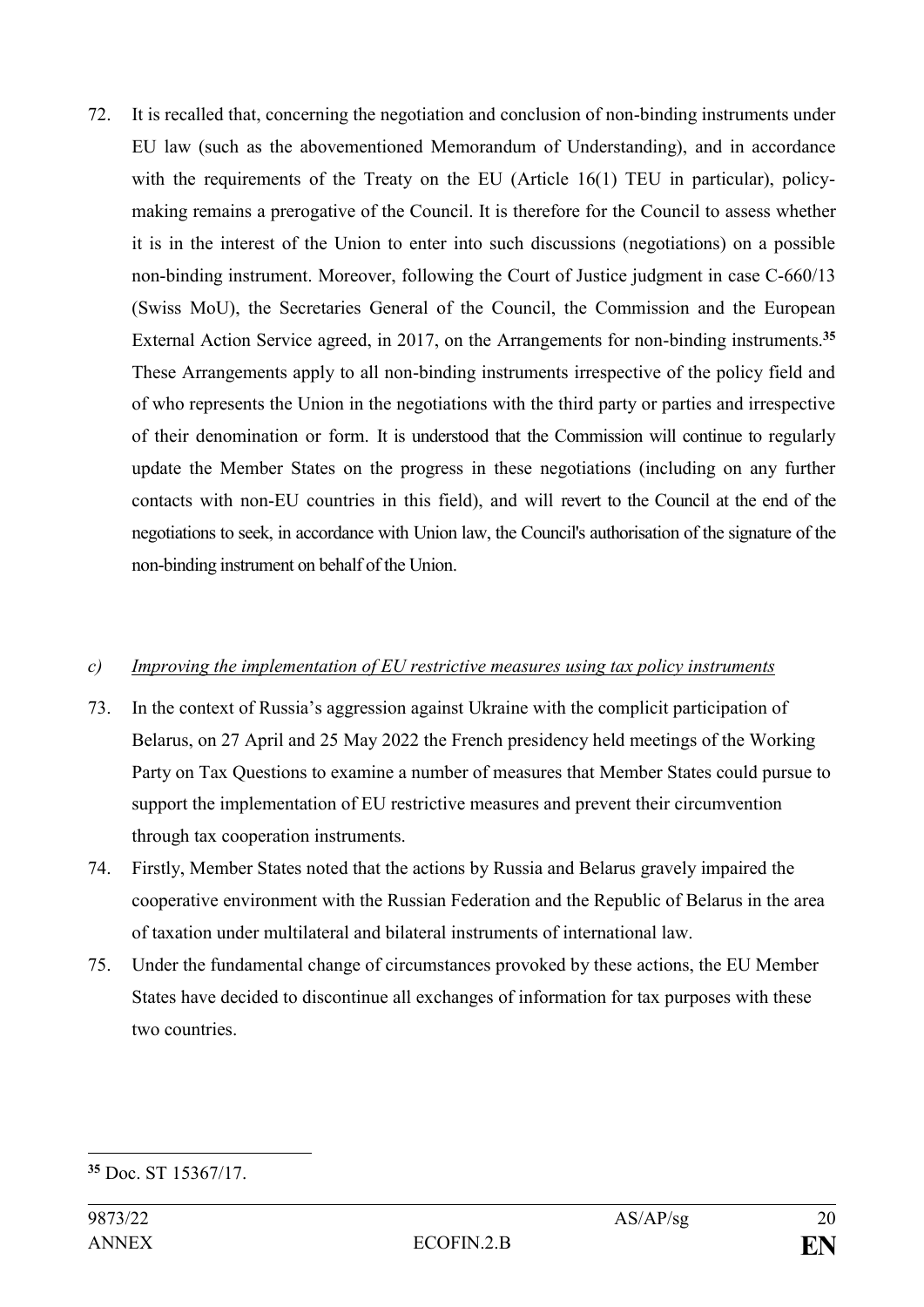- 76. Secondly, EU Member States examined a number of measures aiming at enhancing the use of administrative cooperation and other instruments in the tax field in the context of the enforcement of the restrictive measures.
- 77. EU Member States agreed to study further the use of spontaneous exchanges of information on designated persons and entities on the list in Annex I to Regulation (EU) No 269/2014 and the informal establishment of a temporary ad hoc cooperation platform to facilitate discussions on the implementation of the restrictive measures in the tax field.
- 78. EU Member States also discussed other possible measures to support the efficiency of EU restrictive measures, such as the suggestion to intensify the use of tax audits with regard to listed persons and entities, as appropriate, as well as coordinating tax information and simultaneous tax examinations requests by EU Member States under the OECD Mutual Administrative Assistance in Tax Matters (MAC) to third countries, and taking stock of financial information exchanged with European non-EU countries in a coordinated manner.
- 79. Finally, EU Member States welcomed the call to a heightened attention to the possibility of tax refunds that benefit persons or entities on the list of sanctioned persons, where possible.
- 80. The Working Party on Tax Questions will monitor further developments concerning the above measures.
- 81. At its meeting on 18 May 2022, the Committee of Permanent Representatives took note of this work.

### *d) Fiscalis programme for cooperation in the field of taxation*

82. The Fiscalis programme aims at supporting tax authorities to enhance the functioning of the internal market, foster competitiveness, fight tax fraud, tax evasion and tax avoidance and improve tax collection. On 28 February 2022 the Commission presented to the HLWP the Fiscalis Programme Progress Report 2020**<sup>36</sup>** and on 12 May 2022 the Commission presented to the HLWP the Fiscalis Programme Annual Progress Report 2021**<sup>37</sup>** . The reports provide an overview of the progress achieved in the respective years by the Fiscalis programme, the main results, the issues arisen and the lessons learned. 2021 was the first year of implementation of the new Fiscalis programme under the Multiannual Financial Framework 2021-2027.

<sup>1</sup> **<sup>36</sup>** Doc. 6009/22.

**<sup>37</sup>** Doc. 8383/22.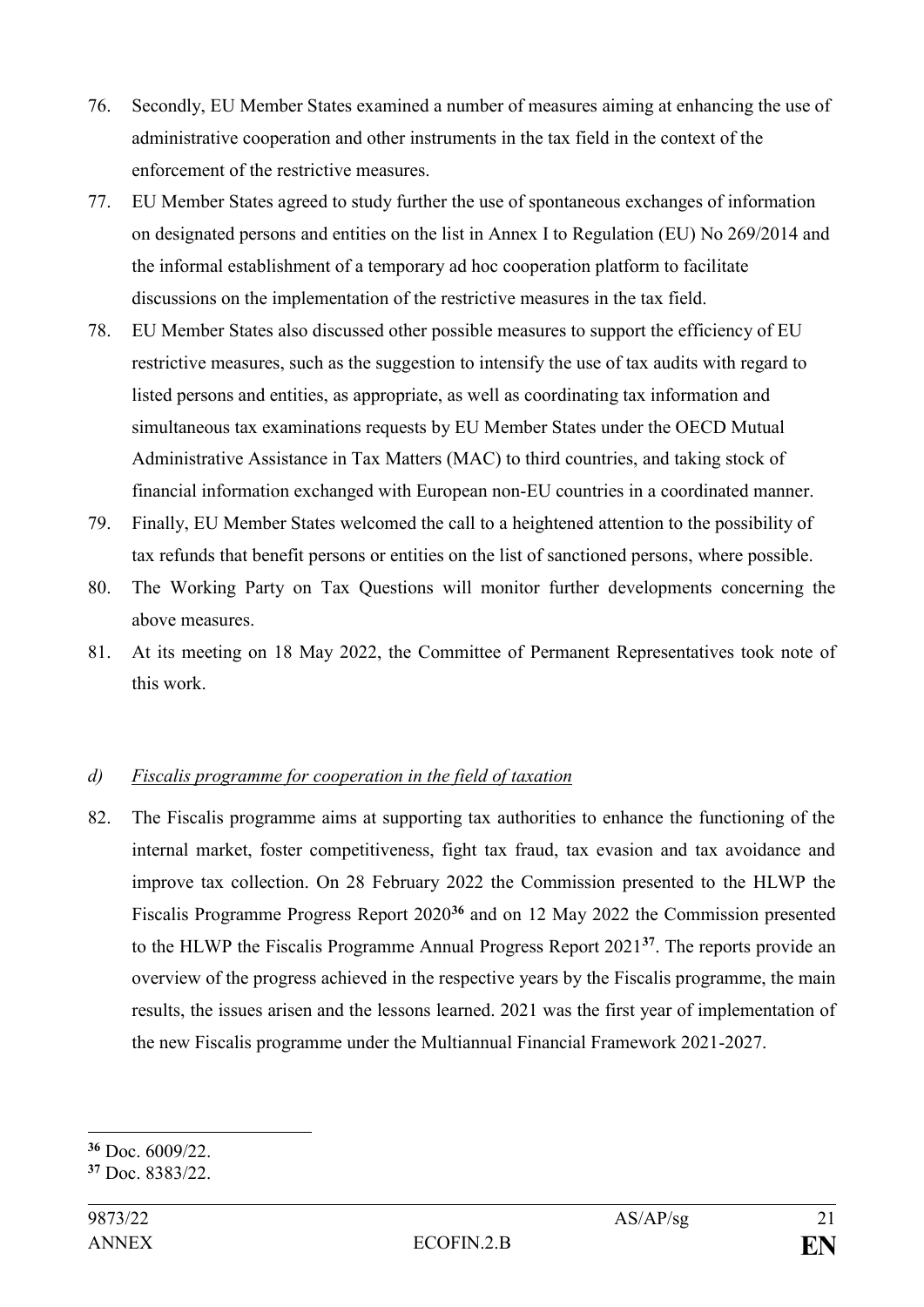83. On 12 May, the Commission informed the HLWP also about the participation of third countries in the Fiscalis programme.

### **C. TAX POLICY COORDINATION**

Important work in the area of tax policy coordination (outside of the scope of EU legislation in the tax area) has been taken forward, as set out below.

### *a) Code of Conduct Group (business taxation)*

- 84. The Code of Conduct Group (COCG) met on 24 January, 27 April and 2 June 2022; the subgroup on internal/external issues was convened on 14 January, 2 and 7 February, 16 and 31 March, 5 May and 18 May 2022.
- 85. The biannual revision of the EU list of non-cooperative jurisdictions for tax purposes was approved by the Council on 24 February 2022 and published in the Official Journal on 3 March 2022. **38**
- 86. Apart from the usual work, which is more extensively covered in the dedicated biannual Code of Conduct Group report, the French Presidency, in coordination with the Chair of the COCG, conducted horizontal discussions on a number of aspects of the EU listing process, including the impact on the listing process of media revelations and the OECD BEPS Inclusive Framework agreement on Pillar Two.

### *b) International developments*

87. The HLWP was regularly informed of relevant international developments in the area of tax policy, notably in relation to the meetings of the G20 Finance Ministers and the OECD/G20 IF on BEPS. The regular discussions at the HLWP, together with an informal discussion at the level of Ministers in September 2021, contributed in a meaningful way to the ultimate agreement at the OECD/G20 BEPS Inclusive Framework.

<sup>&</sup>lt;u>.</u> **38** . OJ C 413I, 12.10.2021, p 1-4.